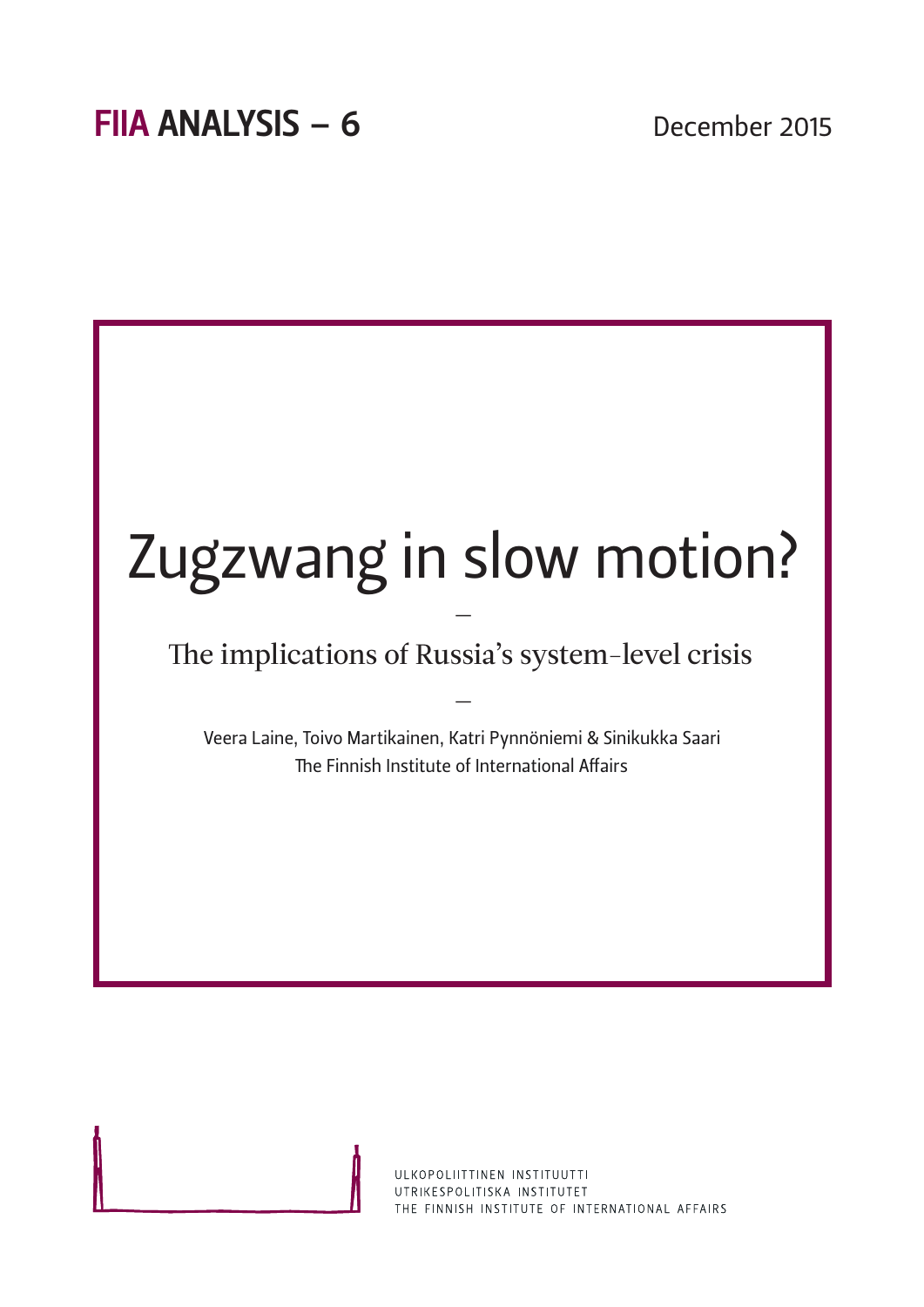Veera Laine Research Fellow The Finnish Institute of International Affairs

Toivo Martikainen Research Coordinator The Finnish Institute of International Affairs

Katri Pynnöniemi Senior Research Fellow The Finnish Institute of International Affairs

Sinikukka Saari Senior Research Fellow The Finnish Institute of International Affairs

The Finnish Institute of International Affairs Kruunuvuorenkatu 4 FI-00160 Helsinki tel. +358 9 432 7000 fax. +358 9 432 7799 www.fiia.fi

ISBN: 978-951-769-474-2 ISSN: 2342-3323 Language editing: Lynn Nikkanen

The Finnish Institute of International Affairs is an independent research institute that produces high-level research to support political decision-making and public debate both nationally and internationally.

All manuscripts are read and commented by at least two other experts in the field to ensure the high quality of the publications. In addition, publications go through a professional language checking and editing. The responsibility for the views expressed ultimately rests with the authors.

This publication is part of a research project conducted by The Finnish Institute of International Affairs entitled 'Russia's changing role in Finland's neighbourhood'. The project is part of the [implementation of the Government Plan for Analysis,](http://vnk.fi/valtioneuvoston-selvitys-ja-tutkimustoiminta)  Assessment and Research for 2015.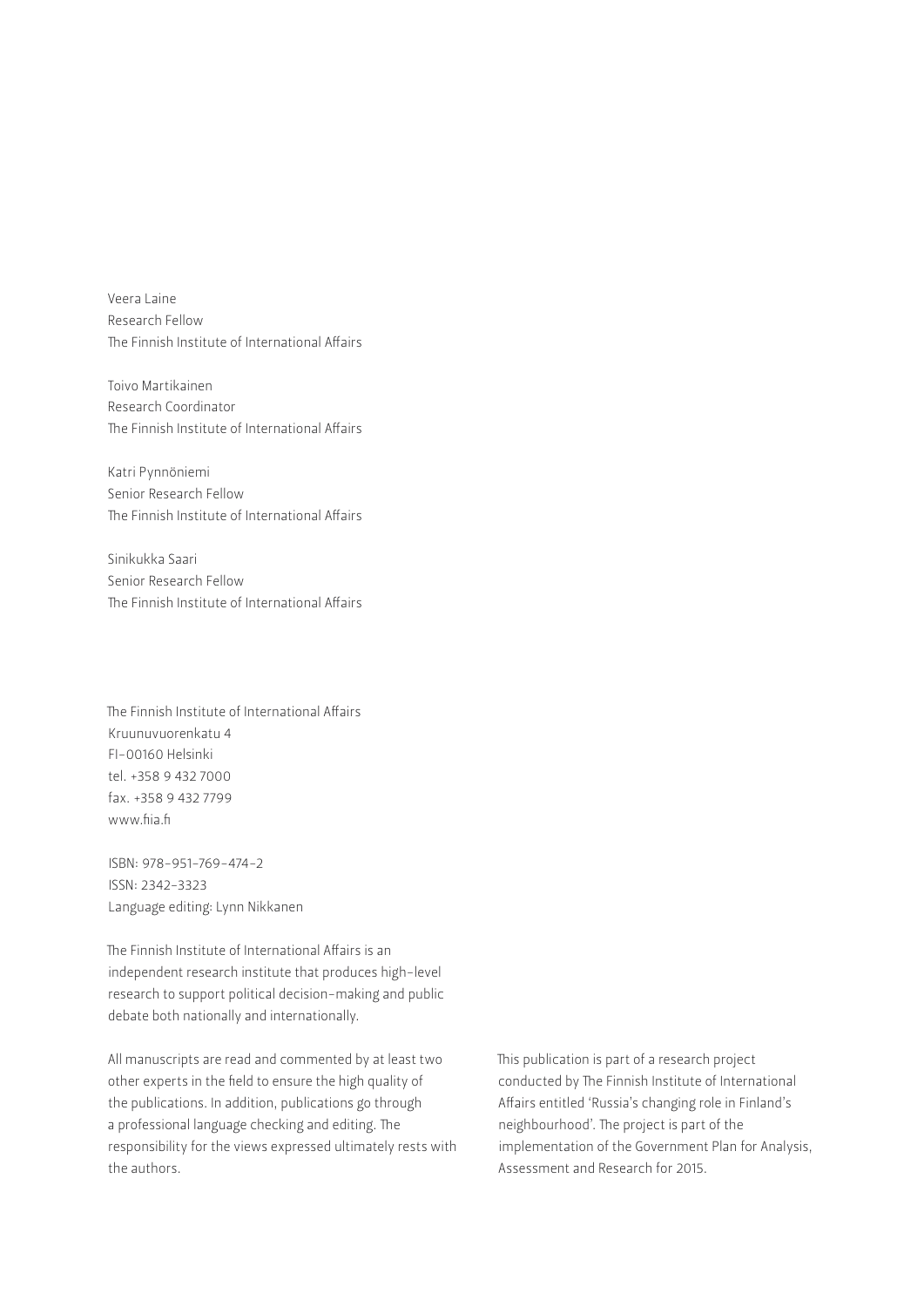# TABLE OF CONTENTS

| Introduction                                           | 5  |
|--------------------------------------------------------|----|
| Putin as the personification of hopes                  | 6  |
| The economic modernisation dilemma                     | 7  |
| Changing patterns of internal mobilisation and control | 11 |
| The system instrumentalises the crisis                 | 12 |
| Conclusion                                             | 14 |
| <b>Bibliography</b>                                    | 16 |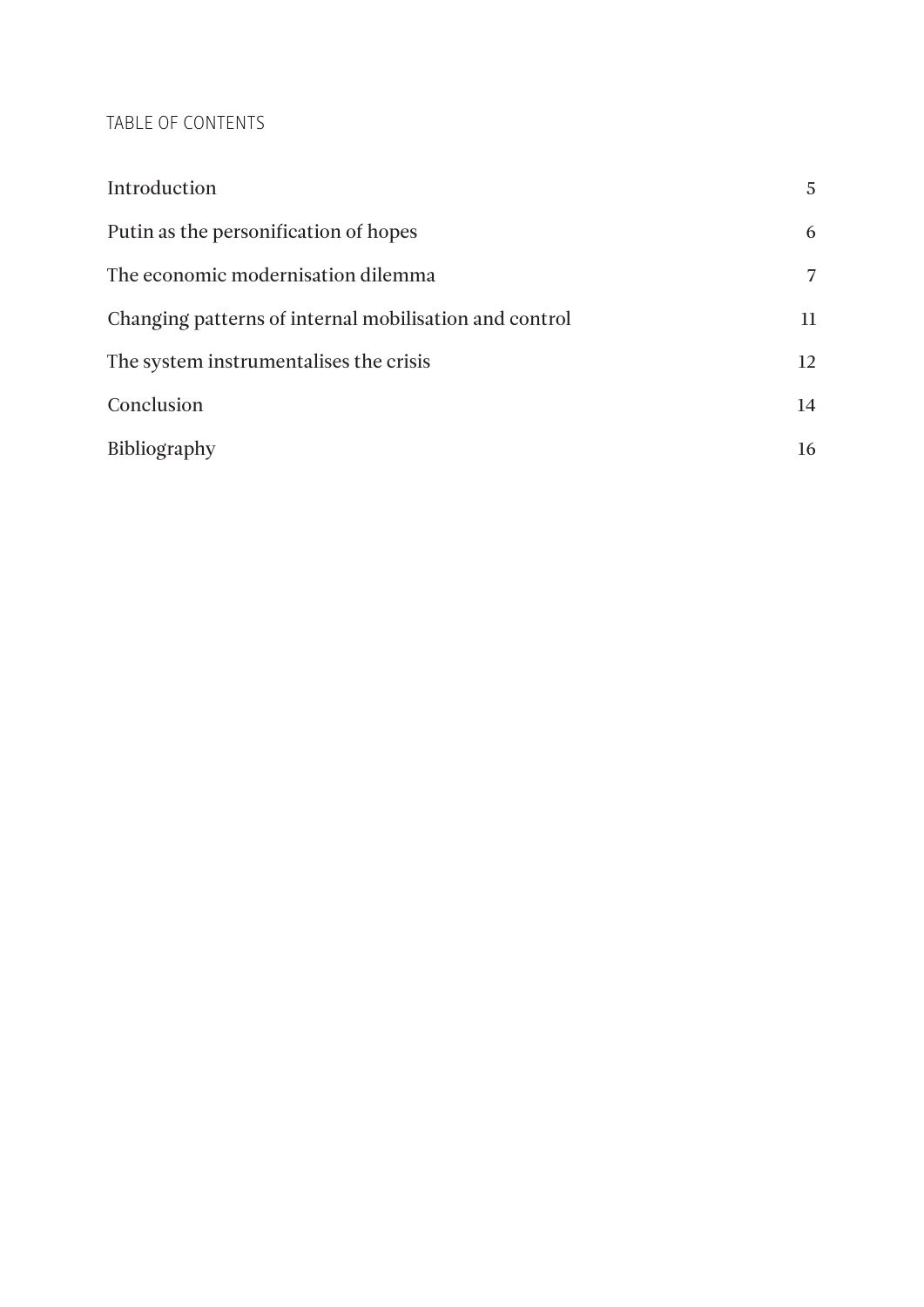# ZUGZWANG IN SLOW MOTION?

THE IMPLICATIONS OF RUSSIA'S SYSTEM-LEVEL CRISIS

FIIA Analysis 6 December 2015

# SUMMARY

The upsurge in Russia's foreign political and military activity should be understood and analysed as a reaction to several internal and external setbacks that the Russian system has suffered in recent years. As a response to these multiple challenges, the Russian leadership has switched on a crisis mode that legitimises exceptional measures in both foreign and domestic policy.

Domestically, this mode has meant 'internal mobilisation': the creation of enemy images, assertive patriotism, growing isolationism, tighter control and more aggressive use of information resources. In the name of national unity, only the dominant version of patriotism is accepted while others are easily branded as 'fifth column' or 'foreign agents'.

While the internal mobilisation and portrayal of Russia as a 'besieged fortress' seem to have improved the system's resilience in the short term, the underlying systemic problems remain unresolved. Adding to the problem is the nature of the Russian system: instead of formal political institutions, it relies on unofficial networks of power that sustain and support the system but simultaneously limit its powers and restrict its capability to reform. As a result, the system is unable to solve the long-term structural problems it is facing.

Not only is the Russian system in crisis, but more precisely, it uses and instrumentalises the crisis mode in order to legitimise and secure its power. As the system is currently unable to provide Russians with increasing standards of living, protecting them from an outside threat has become the system's main source of legitimacy. Uncertainty and a crisis atmosphere are therefore not a phase Russia is going through but rather a more permanent feature that the regime needs in order to maintain its popularity and power.

The political passiveness combined with the popular resonance of the isolationist discourse and the effective elimination of any viable alternatives to the regime indicate that the leadership will be able to hold on to its power for the time being. However, the systemic problems will remain unresolved and will gradually worsen. This dilemma is what this paper has dubbed 'zugzwang in slow motion'.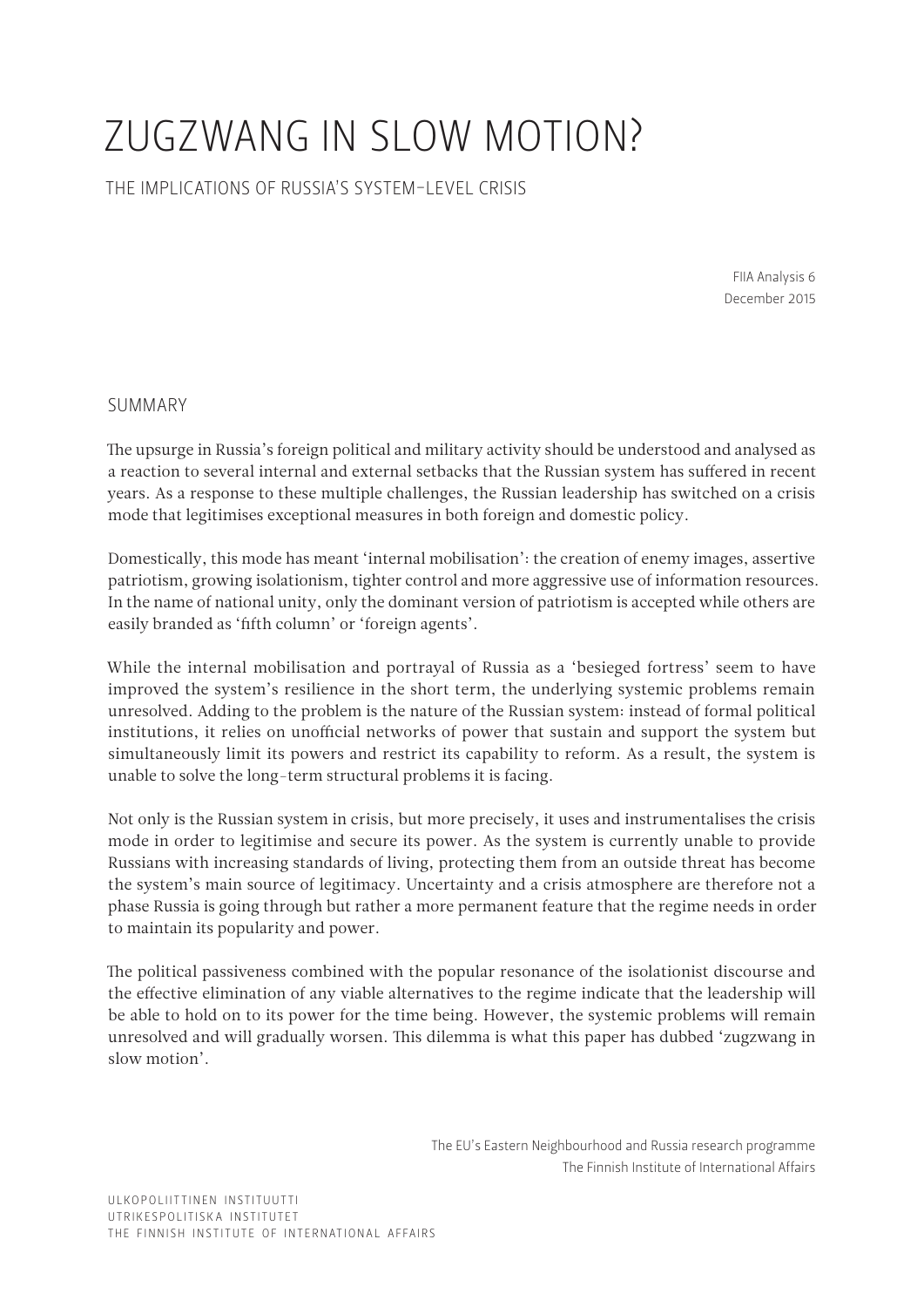#### <span id="page-4-0"></span>Introduction

Russia's military action in Crimea, Donbass and most recently in Syria has left many outside observers puzzled: where does this sudden audacious aggression stem from? The popular Russian explanation that the country has developed into a strong and powerful state rings hollow against figures that indicate that Russia remains a weak and risky state with regard to the rule of law, its economy, infrastructure and long-term political stability.

In order to understand Russia's external behaviour, it is crucial to examine the country's political system; only in this way is it possible to assess what kind of policies the system is likely to produce in any given situation – namely, what is the 'logic' of the system. This analysis argues that the system has suffered several internal and external setbacks during the past couple of years that have posed a challenge to its resilience and shaken the poise of its leadership. These setbacks include international changes such as the increasing role of the EU in the post-Soviet space as well as internal changes such as the mainly urban discontent with Vladimir Putin's decision to seek his third presidential term in 2011–12, Russia's inability to diversify its economic structure and root out corruption, the economic downturn and the fall in energy prices. Some of these changes happened with little input from the Russian system itself, while others resulted from the nature of the system and/or the policies it produced.

In order to improve its resilience, the Russian system has switched on a crisis mode: a perception of a major outside threat has allowed exceptional internal and external measures and unified the nation behind the leadership. This analysis argues that this has successfully increased the short-term resilience of the system. However, the system is incapable of addressing the underlying longer-term structural problems. As they remain unresolved, the system could gradually slide into a 'zugzwang'. The German term literally translates as

'compulsion to move': it describes a situation on a chessboard, usually when the endgame phase has been reached, where all available moves make the situation worse for the player in question.

The term has been used previously to describe different situations concerning Russia,<sup>1</sup> but this analysis argues that the problem has to do with the system itself: not only is there a lack of good alternatives concerning some particular policy decisions, but the whole Russian system is moving towards a zugzwang. This does not, however, mean that there is a sudden collapse in sight: it is more likely that the system will be able to cope with the setbacks and problems it faces by muddling through, with the deeper structural problems remaining unresolved.

As a starting point, this analysis examines the nature of the current Russian crisis, its relationship with and significance to the system, the ways in which the system has reacted to the crisis and what this means for Russia.

We draw on Alena Ledeneva's authoritative definition of the Russian '*sistema*', according to which the system is based on unofficial and reciprocal networks of political and economic power instead of formal political institutions. These networks of power sustain and support the system but simultaneously set limits on its power and restrict its freedom of action and capability to reform itself. They make governance complex, diffuse and seemingly unpredictable. According to Ledeneva, the system is bigger than Putin: even the president is limited

<sup>1</sup> See e.g. McDermott, Roger (2010): "Russian Military Manpower: Recurring Zugzwang." *Eurasia Daily Monitor* 7.218 (2010): 7; Pastukhov, Vladimir (2013): "Moskovskiy zugzvang", *Novaya Gazeta*, 14 Aug 2013, pp. 8–9; Sakwa, Richard (2014): *Putin Redux. Power and Contradiction in Contemporary Russia*. Routledge, London & New York; and Whitmore, Brian (2015): "Putin's Deadly Zugzwang". Radio Free Europe/Radio Liberty, 11 June 2015: [http://www.rferl.org/content/](http://www.rferl.org/content/putins-deadly-zugzwang/27067188.html) [putins-deadly-zugzwang/27067188.html.](http://www.rferl.org/content/putins-deadly-zugzwang/27067188.html)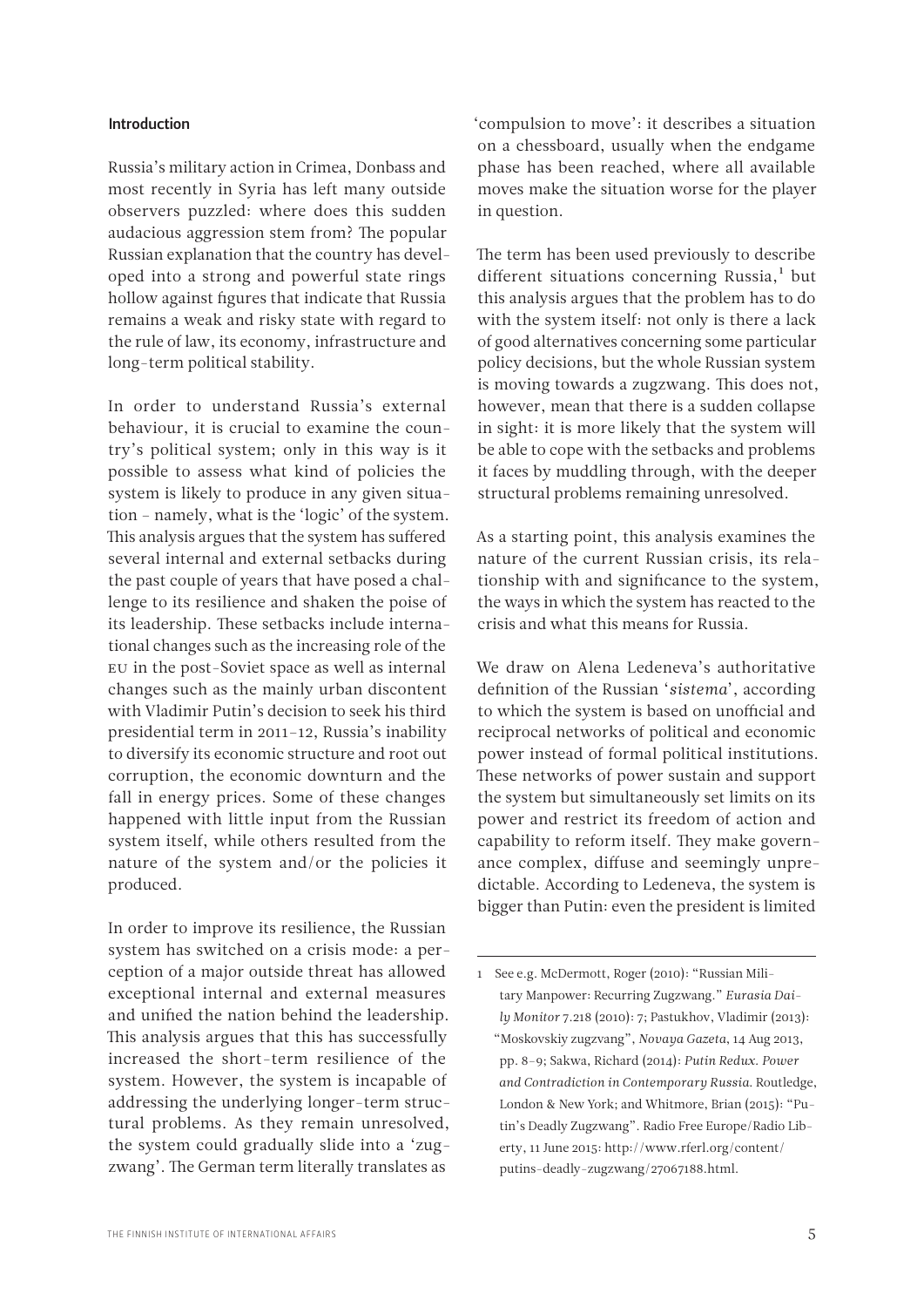<span id="page-5-0"></span>and enabled by the system and he cannot set himself free from it, even if he wished to do so.<sup>2</sup>

Forming the basis of this analysis are a multitude of texts, chosen to provide an up-to-date and in-depth picture of Russia's system. All of the texts studied in this paper have been published relatively recently and all of them offer an original argument or thesis concerning Russia's political system and recent developments. In order to provide a diverse view of the current discussion, the selection includes texts produced both in the West and in Russia. The authors include both pro-regime writers such as Vladimir Yakunin and Sergei Glazyev, as well as fierce critics of the system such as Karen Dawisha.3

#### Putin as the personification of hopes

Although this analysis agrees with Alena Ledeneva's perception that the Russian system both enables and limits even President Putin's power, the mutually constitutive relationship between the leader and the system is a complex one. Indeed, analysts differ remarkably in their assessment of how much of the Russian system is President Putin's achievement and the role he is currently playing within the system.

Putin is often seen as being somehow 'above' the system. Richard Sakwa calls him 'the great arbiter' between different elite groups

- 2 Ledeneva, Alena V. (2013): *Can Russia Modernise? Sistema, Power Networks and Informal Governance*. Cambridge University Press, Cambridge. See also Shevtsova, Lilia (2015): "Russia's Political System: Imperialism and Decay". *Journal of Democracy*, Vol. 26 No. 1, January 2015, pp. 171–182 and Kononenko, Vadim & Arkady Moshes (eds.) (2011): *Russia as a Network State. What Works in Russia When State Institutions Do Not?* Palgrave Macmillan, London.
- 3 A complete bibliography is available at the end of this analysis.

and different interests.<sup>4</sup> Others, like Karen Dawisha, believe that the system is the creation and embodiment of Putin and his 'cronies' and hence imply that if they were removed from the top, the system could be reformed.<sup>5</sup>

Surveys indicate that Putin is indeed perceived by Russians to be above the system: trust for the president does not fully translate into trust for the government or the authorities in general. The vast majority of Russians trust Putin (91 per cent), yet a smaller percentage of respondents trust other public institutions (77 per cent trust the government, 72 per cent trust the police, and 66 per cent trust the courts).<sup>6</sup>

In general, one can observe a tendency that the more local the institution, the less people trust it. This explains how Putin remains popular despite the ill-performing and corrupt system that is part and parcel of people's everyday lives. Lev Gudkov, a sociologist and the director of the Levada-Center, explains that in many ways Putin is a catalyst of people's hopes rather than a political leader whose task is to solve practical problems. The paradox here is that the Russian people believe in Putin, not in the system, yet Putin is in no way independent of the system.<sup>7</sup> So although the president is not above politics or the system, people seem to perceive him that

- 5 Dawisha, Karen (2014): *Putin's Kleptocracy. Who Owns Russia?* Simon & Schuster, New York.
- 6 International Trust, October 2015. Survey by the Levada-Center: [http://www.levada.ru/eng/institutional](http://www.levada.ru/eng/institutional-trust)[trust.](http://www.levada.ru/eng/institutional-trust) The figures indicate the number of respondents who say that they trust the particular institution either fully or partly.
- 7 Pain, E. A. & Gudkov, L.D. (2014): "Beseda na temu: 'V ozhidanii chuda: rossiyskoye obshchestvo posle krymskih sobitiy'". *Politicheskaya kontseptologiya*, No 1, 2014.

<sup>4</sup> Sakwa 2014; Hill, Fiona & Clifford G. Gaddy (2015): *Mr. Putin. Operative in the Kremlin.* Brookings Institution Press, Washington, D.C.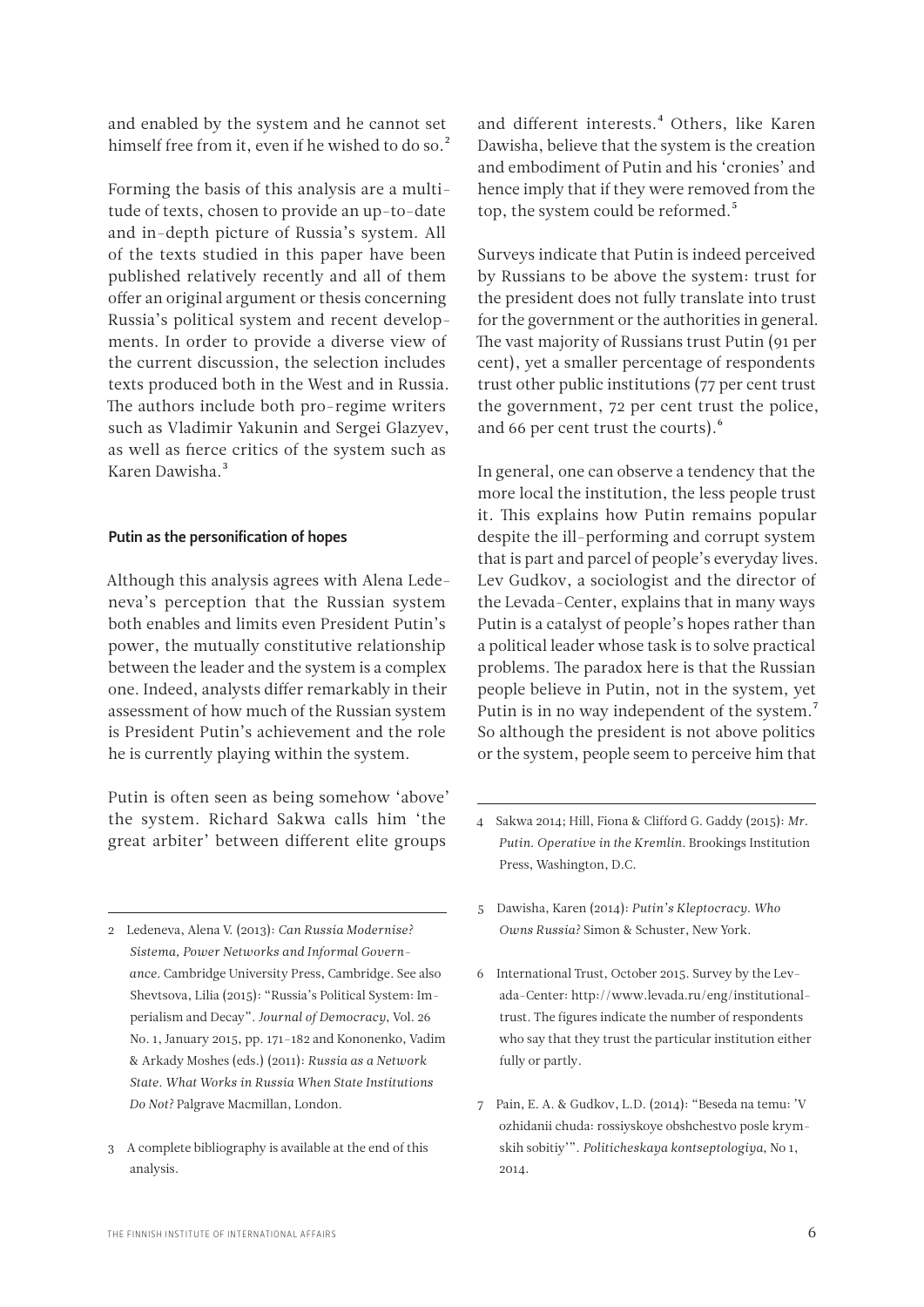fect on actual policy.

8 Glazyev, Sergei (2015): "K strategii sotsialnoi

spravedlivosti i razvitiya". Glazev.ru, 10 Sep 2015: [http://www.glazev.ru/econom\\_polit/446/](http://www.glazev.ru/econom_polit/446/). It is worth noting that while Glazyev might fill some sort of demagogic need with his comments, he has little or zero ef-

Rotenberg, as well as the CEOs Alexey Miller of Gazprom, Igor Sechin of Rosneft and Vladimir Yakunin formerly of the Russian Railways. See Dawisha 2014, pp. 338–339 for details.

9 Putin's close associates include, for instance, the busi-

- *yskogo strategicheskogo povedeniya. Metod George F. Kennan.* Izdatel'stvo "Evropa", Moskva 2015, p. 24.
	- 11 Inozemtsev, Vladislav (2011): "The Hinge that Holds Russia Together. Why Putin Knows He Cannot Leave His Country To Its Own Devices." Foreignaffairs.com, [30 Sep 2011: https://www.foreignaffairs.com/articles/](https://www.foreignaffairs.com/articles/russia-fsu/2011-09-30/hinge-holds-russia-together) russia-fsu/2011-09-30/hinge-holds-russia-together.

10 Pavlovsky, Gleb (2015): *Sistema RF. Istochniki rossi-*

- 12 Volkov, Denis (2015): "Nastroyeniya rossiyskih elit posle Kryma". Carnegie.ru, 10 Nov 2015: [http://carne](http://carnegie.ru/2015/11/10/ru-61925/ildv)[gie.ru/2015/11/10/ru-61925/ildv.](http://carnegie.ru/2015/11/10/ru-61925/ildv)
- 13 The authors would like to express their gratitude to Bank of Finland's Laura Solanko and Iikka Korhonen for their insightful comments on this analysis.

<span id="page-6-0"></span>way – and no doubt Putin wants to be perceived that way.

This way of thinking is evident in an article by the president's advisor, populist politician Sergei Glazyev, who forthrightly blames the Russian oligarchs – who have grown accustomed to a cosmopolitan Western lifestyle and hide their money abroad – for Russia's problems and argues that Putin and the honest, ordinary Russian people are blameless.8 It is rather difficult to believe in the sincerity of this argument given the fact that many of these oligarchs are Putin's close associates from his St. Petersburg years.<sup>9</sup>

Related to Putin's central role, and the illusion of him being 'above politics', is naturally the succession issue. Dmitry Medvedev never acquired the 'above politics' status as president; his popularity has always been dependent on Putin standing beside him. Political technologist-turned-Putin-critic Gleb Pavlovsky claims that the lack of a reliable succession mechanism is a fatal handicap of the current Russian system and makes it much more vulnerable and prone to instability than the Soviet Union ever was. Pavlovsky argues that in the USSR there were always a number of possible successors in

the Politburo, but in contemporary Russia such options do not exist.<sup>10</sup>

The succession issue also remains a challenge in the event that power would at some point change hands as a result of an elite coup – which many scholars, including Vladislav Inozemtsev, see as more likely in Russia than a Maidan-like popular uprising.11 Denis Volkov argues that the fate of the "Putinist" regime depends on the *siloviki*, the security elite. According to Volkov, the leadership is safe from coups as long as the security strongmen do not rise up against it. At the moment, they have no reason to do so because, for them, maintaining the status quo is a better option than radical changes. $^{12}$ Therefore, major changes in the upper echelons of power remain unlikely for the time being.

### The economic modernisation dilemma $<sup>13</sup>$ </sup>

Russia's problems in reforming the structure of the economy and thus reducing the country's dependency on raw material exports and in creating a new type of economic growth go far beyond the current crisis. Some analysts argue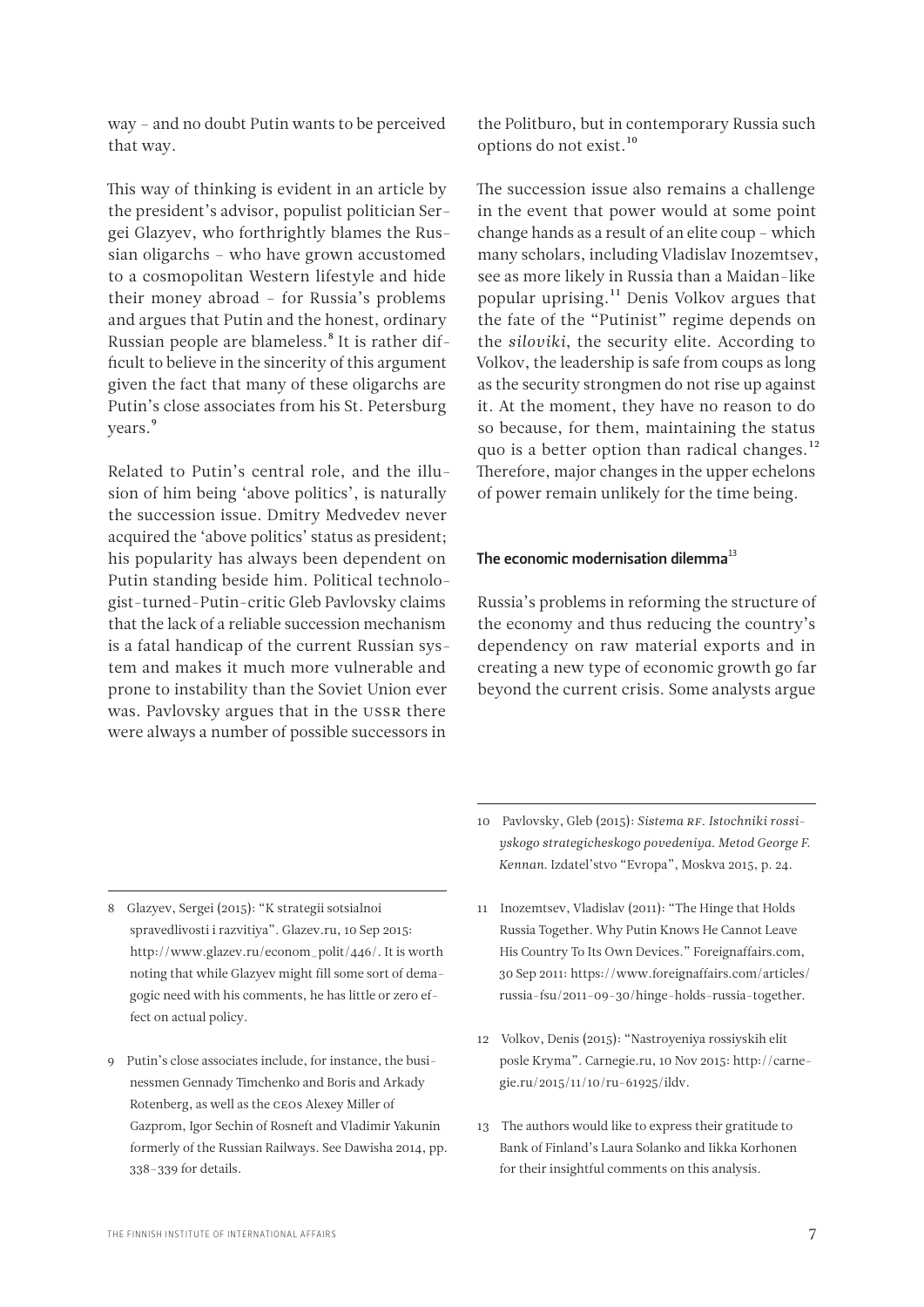that Russia has had a "non-reform agenda"<sup>14</sup> since at least the mid-2000s. The so-called 'Yukos affair' in the early years of the new millennium was important in this regard, as it signalled to the power elites in Russia that they were mere managers of the assets that the Kremlin ultimately controlled.<sup>15</sup> Others have linked the change at policy level to the Arab Spring that infected the Russian top bureaucracy with the fear of losing power.<sup>16</sup>

Despite these differences of opinion on when a policy change occurred, most economists agree that the years of high growth experienced during the early and mid-2000s in Russia are over for good.17 Most importantly, the situation of Russia's economic isolation coupled with low or near-stagnation growth is expected to last for years. In a way, this expectation has already become the 'new normal'.

This development is significant, not least because economic growth has been one of the main sources of legitimacy for the regime in the past. The mechanism of 'rent distribution'

- 15 Hanson, Philip (2007): "The Russian economic puzzle: going forwards, backwards or sideways?" *International Affairs* 83(5), p. 881.
- 16 Viktorov, Ilya (2015): "The Russian Economy at the Crossroads. Before and beyond the Ukrainian crisis. An interview with Andrei Yakovlev". *Baltic Worlds*, vol VIII: 3–4, 65.
- 17 See e.g. BOFIT Russia Team (2015): *BOFIT Forecast for Russia* 2015–2017. Bank of Finland BOFIT – Institute for Economies in Transition, 24 Sep 2015: [http://](http://www.suomenpankki.fi/bofit_en/seuranta/ennuste/Documents/brf215.pdf) [www.suomenpankki.fi/bofit\\_en/seuranta/ennuste/](http://www.suomenpankki.fi/bofit_en/seuranta/ennuste/Documents/brf215.pdf) [Documents/brf215.pdf](http://www.suomenpankki.fi/bofit_en/seuranta/ennuste/Documents/brf215.pdf); "Russia GDP Growth Forecast 2015–2020 and up to 2060, Data and Charts". Knoema.com, 26 Oct 2015: [http://knoema.com/mgarnze/](http://knoema.com/mgarnze/russia-gdp-growth-forecast-2015-2020-and-up-to-2060-data-and-charts) [russia-gdp-growth-forecast-2015-2020-and-up-to-](http://knoema.com/mgarnze/russia-gdp-growth-forecast-2015-2020-and-up-to-2060-data-and-charts)[2060-data-and-charts.](http://knoema.com/mgarnze/russia-gdp-growth-forecast-2015-2020-and-up-to-2060-data-and-charts)

has ensured that economically non-viable actors have survived and continue to support the regime. Those parts of the economy that live outside the rent distribution networks, for example, the new small and medium size businesses, are nevertheless unable to grow due to weak institutions.

Susanne Oxenstierna argues that we are witnessing a vicious cycle where weak institutions create scope for manual management of economic matters and allow the Kremlin to pursue political rather than economic goals, which in turn limits the need to strengthen the institutions.18 This description reflects Ledeneva's analysis of the system's informal governance through different networks that combine manual control and personal loyalty to get things done.<sup>19</sup>

A general conclusion from years of debate on 'technological modernisation' under President Medvedev, and a belief shared by most researchers of the Russian economy, is that a political reform is required before the dysfunctional (from the viewpoint of sustainable economic growth) patterns of rent distribution within the system can be replaced and the markets can be reinstated as "the main instrument in resource allocation"<sup>20</sup>. What is referred to here is the understanding that although the Kremlin promotes policies and businesses that contribute to the overall economic growth, the key sectors are treated as strategic assets and thus, are fully controlled by the state. $^{21}$ 

18 Oxenstierna 2015, p. 89.

- 19 Ledeneva 2013, p. 231; Mellow, Craig (2015): "Will Russia Ever Recover from Its Economic Crisis?" *Institutionalinvestor.com* 27 Apr 2015: http://www. [institutionalinvestor.com/article/3447968/asset-man](http://www.institutionalinvestor.com/article/3447968/asset-management-macro/will-russia-ever-recover-from-its-economic-crisis.html#/.VjnNwrcrK70)agement-macro/will-russia-ever-recover-from-itseconomic-crisis.html#/.VjnNwrcrK70.
- 20 Oxenstierna 2015, p. 89.
- 21 Hanson 2007, p. 881.

<sup>14</sup> Oxenstierna, Susanne (2015): "The Decline of the Russian Economy. Effects of the non-reform agenda". *Baltic Worlds*, vol VIII: 3–4, 87.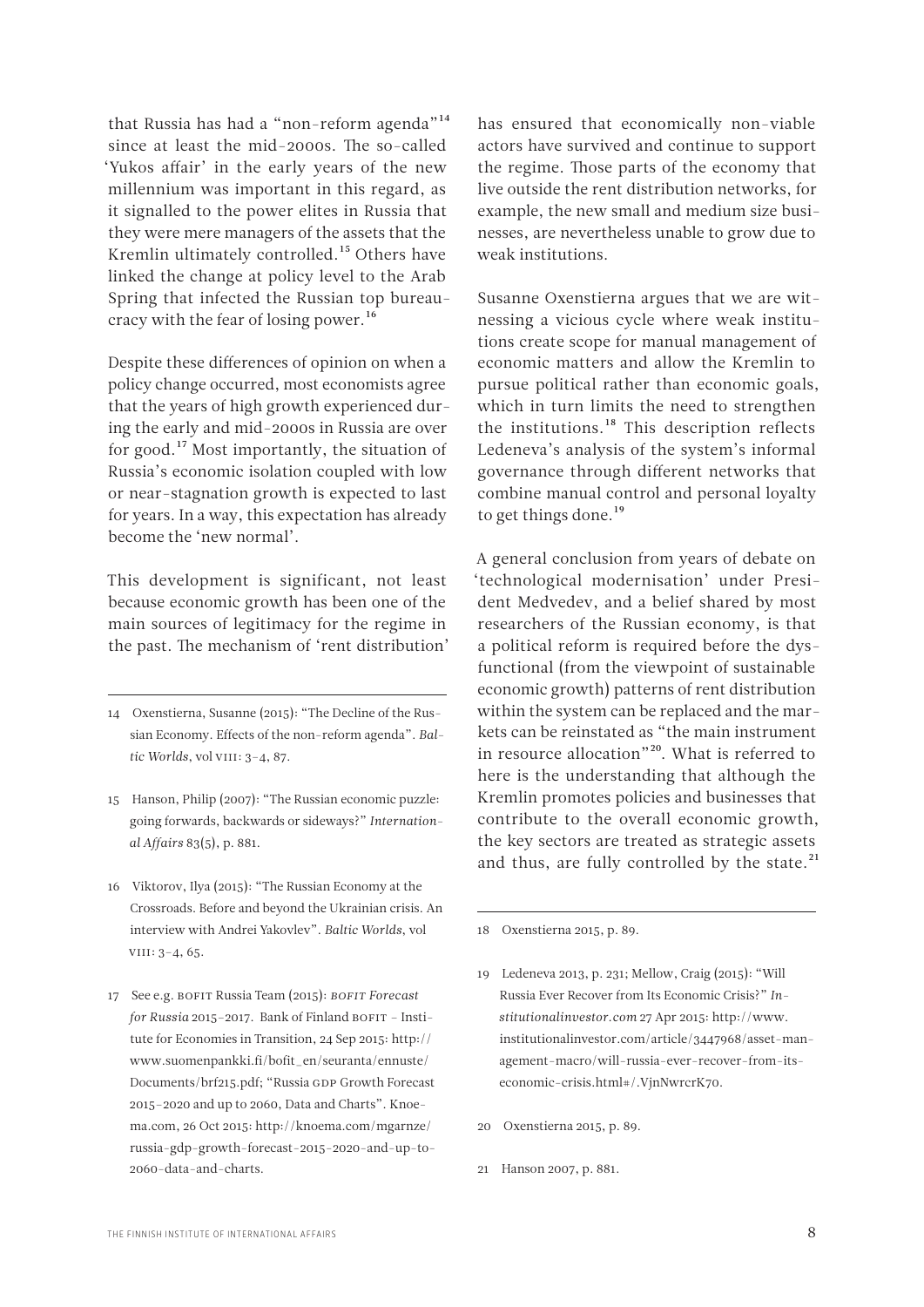The strengthening of the market mechanism, or so the logic goes, would require unpacking the Kremlin-controlled rent distribution mechanism.

Although the roots of the statist thinking lie in the developments of the early 2000s, it can be argued that since 2012 and Putin's return to the presidency, the arguments by conservative economists have become even more popular in Russia. Western economic institutions and cooperation are portrayed as an American plot targeted at keeping the great Russia at bay, and Russia aims at increasing its resilience by creating parallel norms and institutions.<sup>22</sup> It is also argued that the current Russian system is too open to outside influence through the elite's Western lifestyle, dependencies created by cross-border capital flight and monetary speculation. $^{23}$  The emergence of such claims reflects the overall political discourse in Russia since the war in Ukraine began.

The line of thought promoted by the conservative economists is described as "conservative modernisation". According to a founding member of the conservative Izborskiy Club, Vitaliy Averyanov, there is no contradiction between the two concepts.<sup>24</sup> Political scientist Elena Chebankova argues that the conservative thinkers do realise that resisting globalisation

- 22 For instance, since the sanctions regime was established, Russian politicians and officials have been calling for the creation of Russia's own national card payment system; the card has already been given a name, *Mir*. Putin has also highlighted the need to create a separate credit rating agency for Russia.
- 23 Glazyev 2015. See also Yakunin, V. I., V. E. Bagdasaryan & S.S. Sulakshin (2009): *Economic Policy Ideology.* Moscow, Nauchnyi expert. Available at: [http://rusrand.](http://rusrand.ru/files/15/01/21/150121113235_econ_policy.pdf) [ru/files/15/01/21/150121113235\\_econ\\_policy.pdf.](http://rusrand.ru/files/15/01/21/150121113235_econ_policy.pdf)
- 24 Ilyashenko, A., A. Kobyakov & V. Averyanov (2014): "Konservatizm – eto borba s krainostyami." Golos Rossii, 2 Feb 2014. Available at: [http://dynacon.ru/content/](http://dynacon.ru/content/articles/2605/) [articles/2605/.](http://dynacon.ru/content/articles/2605/)

is futile, and they are seeking some sort of "acceptable adaptation". Attempts have been made to invest in strategic industries "that could consolidate and promote Russia's potential leadership in the international arena". Those include, for instance, technologies related to Arctic exploration, support for the aviation industry, restructuring the army, and large industrial projects mainly in the sphere of infrastructure.<sup>25</sup> To a large extent, this thinking is shared by President Putin: in the 2012 presidential decrees that outlined the economic programme for Russia, the defence industry was named as a "driver" in economic development.<sup>26</sup>

To become a 'driver of economic growth', the core functions of the Russian defence industry should undergo fundamental changes – which seem highly unlikely in the current circumstances.<sup>27</sup> However, the injection of money into the defence industry can be understood as an attempt to increase the resilience of the regime and to postpone a possible public outcry due to harsher economic conditions. It has been suggested that protest potential among the Russian public is more likely to take a form

- 25 Chebankova, Elena (2015): "Contemporary Russian Conservatism", pp. 20–21. *Post-Soviet Affairs*, 13 Mar 2015. Available at: [http://www.tandfonline.com/doi/](http://www.tandfonline.com/doi/full/10.1080/1060586X.2015.1019242) [full/10.1080/1060586X.2015.1019242.](http://www.tandfonline.com/doi/full/10.1080/1060586X.2015.1019242)
- 26 Oxenstierna 2015, pp. 89–90.
- 27 Pynnöniemi, Katri & Petteri Lalu (2015): "Huomioita Venäjän sotateollisen kompleksin kehitysnäkymistä", Tutkimuskatsaus 4, Puolustusvoimien tutkimuslaitos. Available at: [http://goo.gl/gDkuc0.](http://goo.gl/gDkuc0)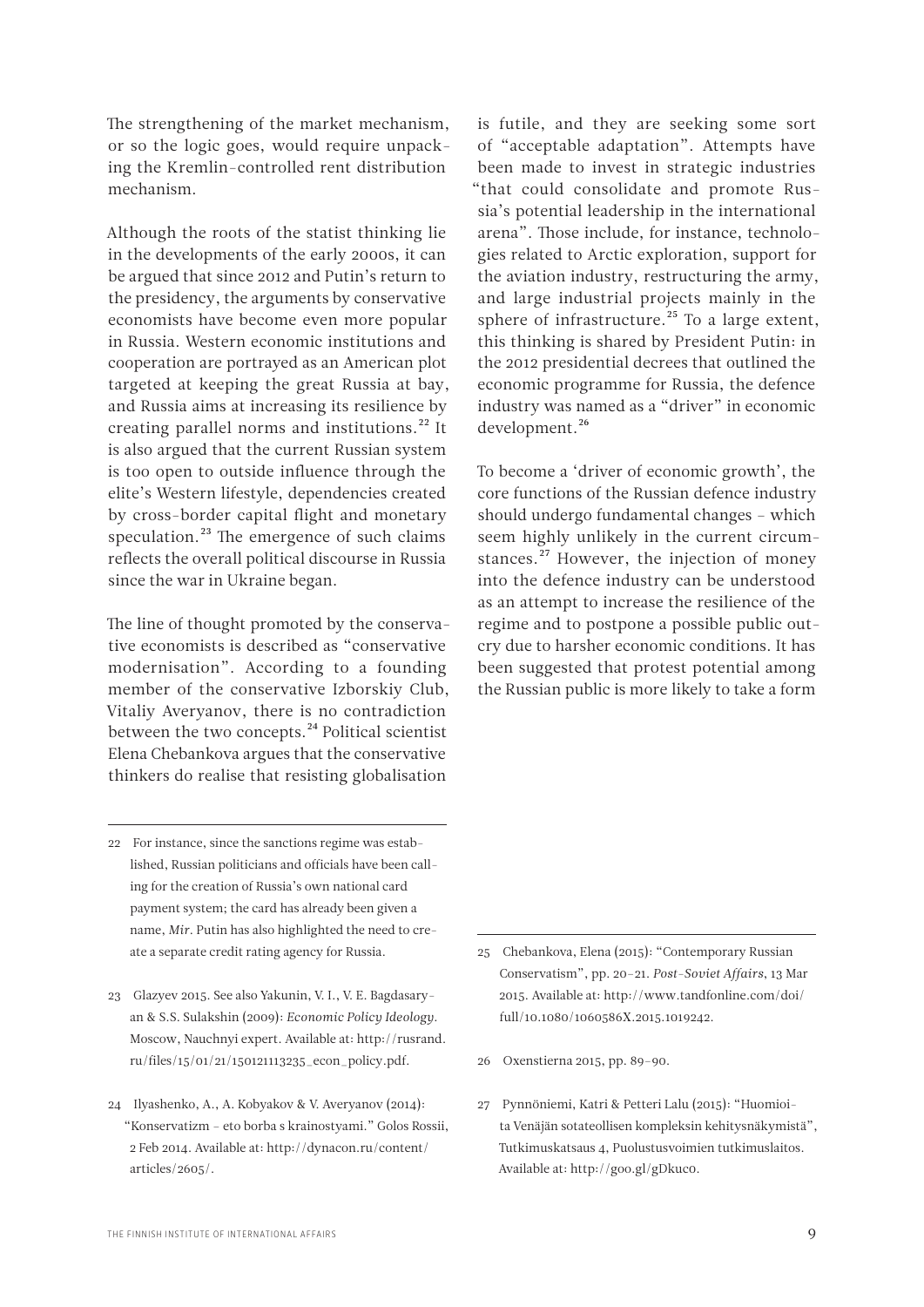of economy-related protests rather than fullscale political demonstrations like the 2011–12 protests.28

Responding to public sentiments is important from the point of view of the regime, especially as it is not only the remote regions (the *oblasts*) of Russia that are suffering from the economic downturn: the substantial shrinking of the service sector is also taking its toll on the big cities, as argued by a prominent commentator on economic affairs, Natalya Zubarevich.<sup>29</sup>

As suggested above, contrary to the "conservative modernisation", the shrinking liberal strand of the Russian economists, together with their Western counterparts, argue that the main problem is the weakness of actual market mechanisms in Russia. This makes the economy inefficient and has a very negative effect on the whole country. According to this line of thought, the biggest structural problem is the excessive involvement of the state in the

economy.30 There is a profound internal contradiction here: the state is increasingly controlling the economy but it simultaneously suffers from a lack of efficient tools for economic management under the conditions of inadequately functioning market mechanisms.

Simply increasing state control of the economy does not count as a reform, as everyone knows.31 What is perhaps more troubling is that the whole idea of economic reforms has been downgraded and, with this, the possibilities of sustainable economic growth in the future are becoming more and more limited. An economic collapse might be unlikely, but the structural problems remain: the retirement age is still only 55 for women and 60 for men, the working-age population is shrinking rapidly, the already weak small and mid-size businesses are currently further weakened by the crisis, and the dependency on energy exports ('the resource curse') is not going to disappear anytime soon. Russia is merely muddling through by adjusting

- 28 Dmitriev, Mikhail et al. (2015): *Mezhdu Krymom i krizisom. Pochemu izmenilis' sotsial'nye ustanovki rossiyan? Doklad Komitetu grazhdanskih initsiativ podgotovlen po zakazu Fonda Kudrina.* Khozyaystvennoye partnerstvo 'Novyi ekonomicheskiy rost', Moskva, p. 65. The ongoing situation with the truckers' protests against the road payment system will demonstrate the system's agility to respond to these kind of challenges.
- 29 "Po kom sil'nee vsego udarit krizis? Otvechaet Natal'ya Zubarevich." Tvrain.ru, 30 Sep 2015: [https://](https://tvrain.ru/teleshow/dengi_prjamaja_linija/natalja_zubarevich_krizis_silnee_vsego_udarit_po_krupnym_gorodam-395429/) [tvrain.ru/teleshow/dengi\\_prjamaja\\_linija/natalja\\_](https://tvrain.ru/teleshow/dengi_prjamaja_linija/natalja_zubarevich_krizis_silnee_vsego_udarit_po_krupnym_gorodam-395429/) [zubarevich\\_krizis\\_silnee\\_vsego\\_udarit\\_po\\_krup](https://tvrain.ru/teleshow/dengi_prjamaja_linija/natalja_zubarevich_krizis_silnee_vsego_udarit_po_krupnym_gorodam-395429/)[nym\\_gorodam-395429/.](https://tvrain.ru/teleshow/dengi_prjamaja_linija/natalja_zubarevich_krizis_silnee_vsego_udarit_po_krupnym_gorodam-395429/) Zubarevich argues that the crisis is having the biggest effect on the regions with strong manufacturing industries such as the automotive industry, whereas export-oriented regions are faring better so far.
- 30 Kudrin, Alexey & Evsey Gurvich (2015): "A new growth model for the Russian economy". BOFIT Policy Brief 1/2015: [http://www.suomenpankki.fi/bofit\\_](http://www.suomenpankki.fi/bofit_en/tutkimus/tutkimusjulkaisut/policy_brief/Pages/bpb0115.aspx) [en/tutkimus/tutkimusjulkaisut/policy\\_brief/Pages/](http://www.suomenpankki.fi/bofit_en/tutkimus/tutkimusjulkaisut/policy_brief/Pages/bpb0115.aspx) [bpb0115.aspx.](http://www.suomenpankki.fi/bofit_en/tutkimus/tutkimusjulkaisut/policy_brief/Pages/bpb0115.aspx)
- 31 One camp to call for reforms and cause tensions between the different elite groups could be the oligarchs. Until the Ukraine conflict, they could evade risks by investing in Western markets and transferring part of their money to Western banks and financial institutions. With the isolationist policy turn, this route has been at least partially closed. Andrei Yakovlev (in Viktorov 2015) has suggested that the inherent conflict between the Russian political and economic elites has not yet materialised, nor has it been resolved.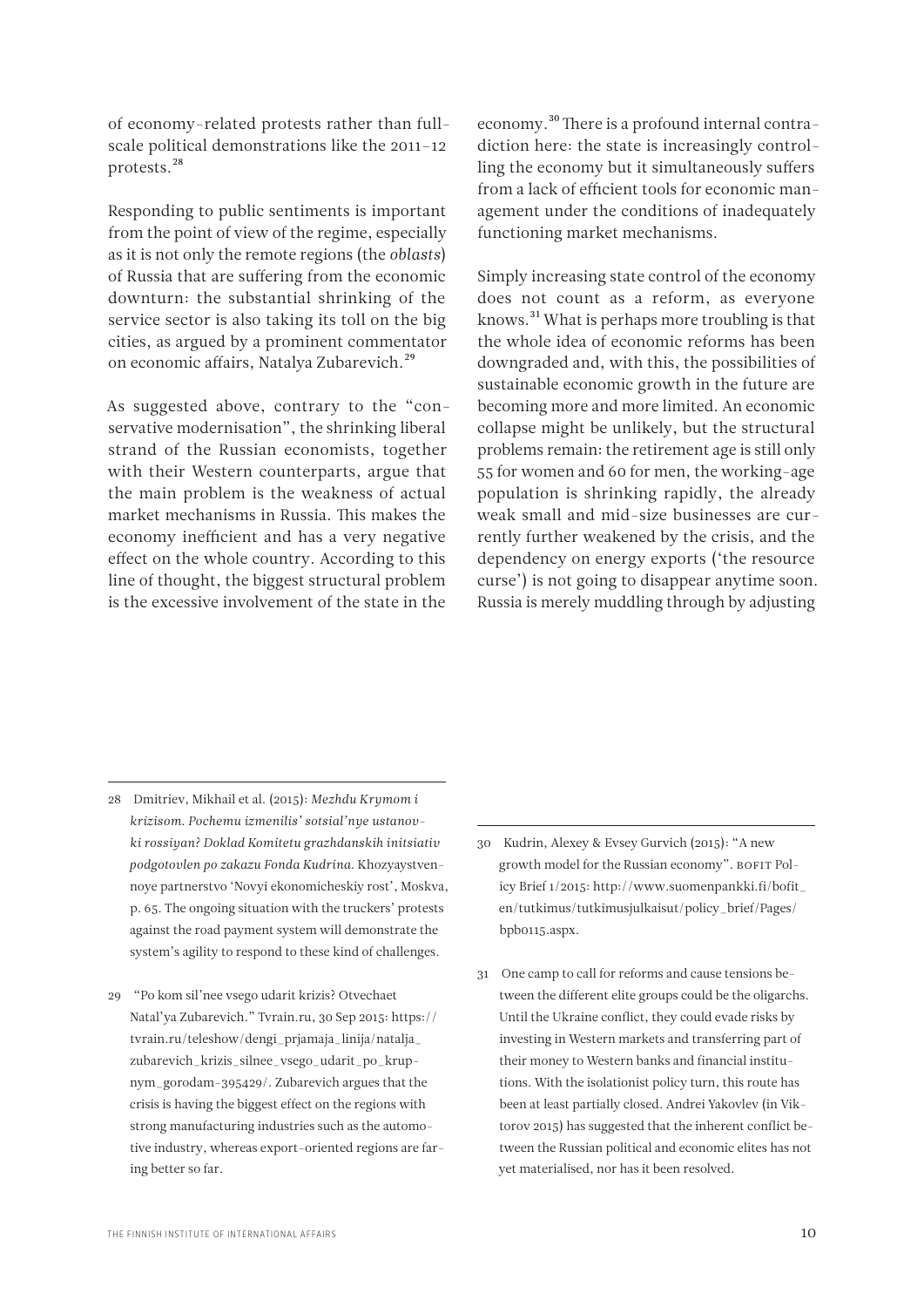<span id="page-10-0"></span>to the crisis and seems to be facing a period of stagnation.<sup>32</sup>

This is exactly where dependency on Putin's personal popularity makes the regime so vulnerable. If the leadership did eventually try to reform Russia, then the only way to implement the reforms would be by the president himself presenting some of the most painful ones, as the people's trust is primarily invested in him and not in other institutions. However, we have a decade of evidence attesting to the fact that Putin is not willing to sacrifice his popularity – and risk his own position as the 'above politics' sovereign of Russia – in order to improve the system.<sup>33</sup> Therefore, major economic reforms remain unlikely.

# Changing patterns of internal mobilisation and control

Since the kick-off of Putin's third term, the leadership has increased the control over Russian civil society. This is not to say that there was no civil society control or suppression of plurality earlier, but only to note that this development has accelerated significantly since 2012.

As a reaction to popular protests in 2011–12, Putin signed a law branding Russian NGOs which receive funding from abroad as 'foreign agents'. However, the change is more

- 32 On adjusting to the crisis, Natalya Zubarevich argues that the Russian labour market is now making people work part-time and implements unpaid administrative leaves and other similar measures. See "Ishchem vyhod… Gde na Rusi zhit' opasno?" Ekho Moskvy, 04 Nov 2015: [http://echo.msk.ru/programs/exit/1651876](http://echo.msk.ru/programs/exit/1651876-echo/) [echo/.](http://echo.msk.ru/programs/exit/1651876-echo/)
- 33 During Putin's first presidential term, major economic and tax reforms were carried out when making them was easier due to high oil prices, but since then there have not been significant reforms despite the dire need for them.

comprehensive: there is a deep sense of insecurity amongst the NGOs, as their status and activities can be challenged anytime by the regime. Hence, not only businesses but also civil society suffers from the lack of the rule of law, non-transparency and corruption of the system.

Alongside the growing restrictions and control of "dissentful" organisations, the current internal mobilisation has also encouraged and increased "consentful" NGOs, which are inspired by the patriotic, pro-Putin agenda. $34$ Although some of these consentful organisations receive direct funding from the state, many of them may originally have been engendered by a purely private incentive. Russia's great power status and the active, aggressive foreign policy in the post-Soviet space, as well as the great Soviet myths such as the Great Patriotic War, truly and genuinely resonate with the wider Russian public.

In fact, surveys indicate that the Soviet myths have been transferred effectively to the younger generation of Russians who do not have first-hand experience of the Soviet past.<sup>35</sup> If propagandist Soviet popular culture and films are used as historical sources describing how things realistically were during the Soviet Union, the younger generation can easily have an even more positive image of the Soviet era than those who have lived through it. Even the great Soviet fears seem to have been transferred and replicated in the current society: the West, Fascism, Western liberal ideas and capitalism.

<sup>34</sup> The dissentful/consentful categorisation of Russian NGOs originates from Cheskin, Ammon & Luke March (2015): "State–society relations in contemporary Russia: new forms of political and social contention", *East European Politics*, Vol. 31, no. 3 (2015), pp. 261–262.

<sup>35</sup> See e.g. Evraziyskiy monitor: Vospriyatie molodezhyu novyh nezavisimyh gosudarstv istorii sovetskogo I postsovetskogo periodov, April–May 2009. Available at: [http://www.eurasiamonitor.org/rus/research/](http://www.eurasiamonitor.org/rus/research/event-162.html) [event-162.html.](http://www.eurasiamonitor.org/rus/research/event-162.html)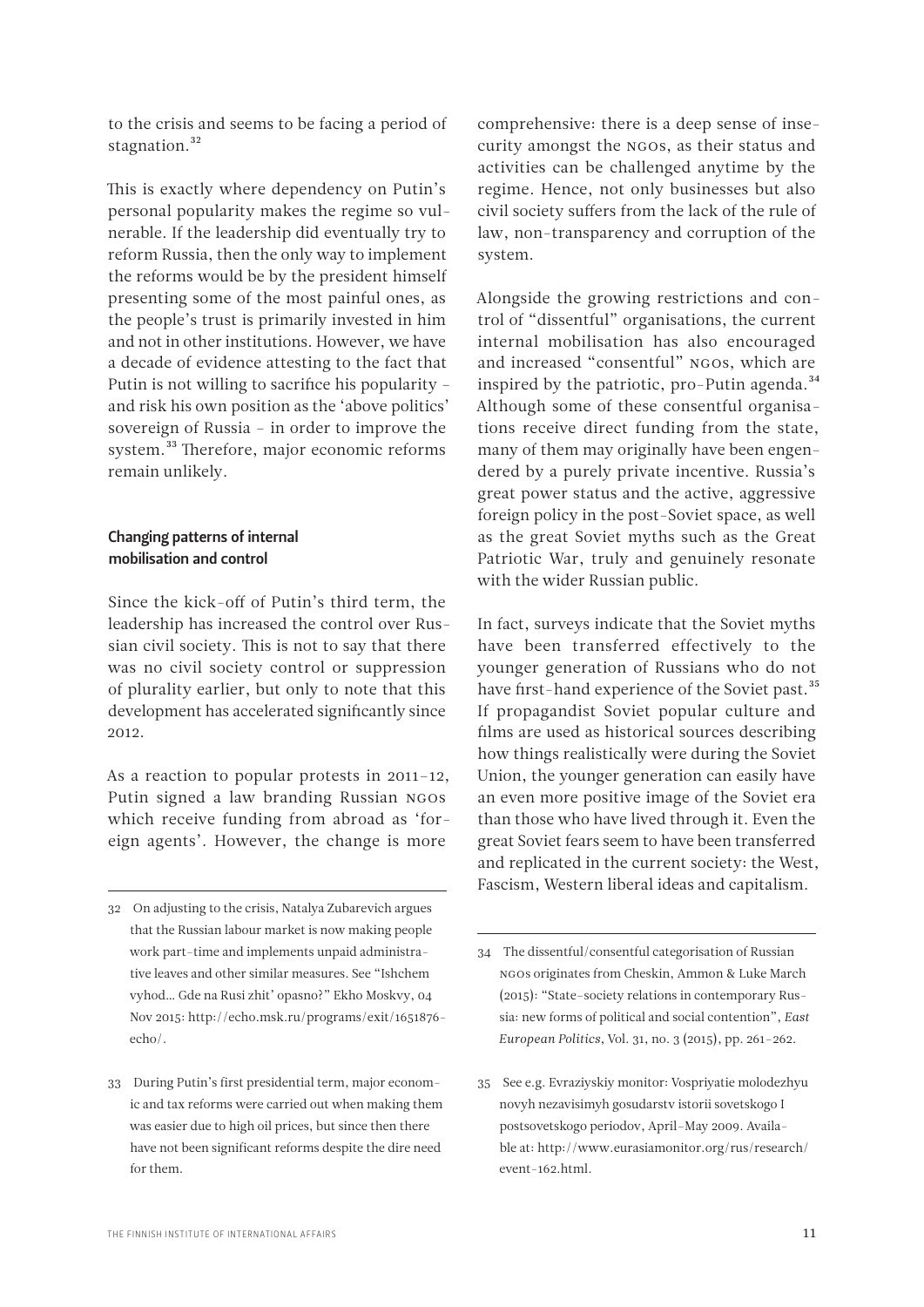<span id="page-11-0"></span>The repressive measures together with the mobilising measures underline the leadership's power to define what is acceptable and what is not. As Ammon Cheskin and Luke March put it, the "current regime establishes increasingly clear boundaries between 'legitimate' (patriotic) and 'non-legitimate' (Western, unpatriotic) claims".36 Lev Gudkov argues that the regime is currently moving from authoritarianism towards totalitarianism: the state also increasingly attempts to define what is legitimate *private* behaviour for a Russian citizen. The system wants to control morals, art, what is decent and what is not, what happened in history, how to have sex and how to bring up children<sup>37</sup>

To increase the resilience of the inefficient and corrupt system, Putin's strategy is first and foremost to build up a 'besieged fortress' mentality. This is done, as shown above, by increasing the internal control and taking advantage of the resulting internal mobilisation. This enables the state leadership to brush fundamental problems such as structural economic weaknesses under the carpet and claim that the roots of the problems lie elsewhere: for instance, Western sanctions are presented as the reason for lay-offs and the decreasing purchasing power of Russians. The same applies to the foreign policy front: the Maidan revolution in Ukraine cannot be accepted to have been a popular uprising by Ukrainians, but is branded instead as an unconstitutional and undemocratic US-orchestrated proxy coup.38

Resulting from this, calls by Russian citizens for any political claims that do not match the

38 "Interview to American TV channel CBS and PBS". Kremlin.ru, 29 Sep 2015: [http://en.kremlin.ru/events/](http://en.kremlin.ru/events/president/news/50380) [president/news/50380](http://en.kremlin.ru/events/president/news/50380).

official line easily lead to branding the people in question as unpatriotic foreign agents or even as members of the 'fifth column'. The internal mobilisation equates the survival of the Russian system in its current form with the survival of the Russian state – and even of the nation.

#### The system instrumentalises the crisis

A majority of commentators on today's Russia agree that the country is currently facing huge challenges – it has reached a 'culmination point', a 'major crisis' or even a 'survival struggle'.39 There is also a near-consensus that the crisis period started around the time Putin assumed the presidency for the third time in 2012. This was the time when the Russian economy started to show serious signs of a downturn and when tens of thousands of Russians in Moscow and in other major cities took to the streets in protest. Although the challenge the protesters posed was never significant and determined enough to seriously threaten the system, it was a factor in the development of the crisis mode. As Richard Sakwa laconically notes, "Putin never reacted well to criticism".40

However, there is much more to the protests than merely the fact that Putin does not like criticism. The demonstrations highlighted the biggest weakness of the system: the fact that it has been unable to consolidate an economic system based on the rule of law and political institutions that would enable popular participation in political change.<sup>41</sup> Furthermore, the regime has been unable to tackle the severe social and economic problems that Russia has

- 40 Sakwa 2014, p. 193.
- 41 Dmitriev et al. 2015, p. 65.

<sup>36</sup> Cheskin & March, p. 269.

<sup>37</sup> Lipskiy, Andrei (2015): "Totalitarniy dreyf" (Interview with Lev Gudkov). *Novaya Gazeta*, 31 Aug 2015: [http://](http://www.novayagazeta.ru/politics/69727.html) [www.novayagazeta.ru/politics/69727.html.](http://www.novayagazeta.ru/politics/69727.html)

<sup>39</sup> Shevtsova 2015, pp. 171–182; Kolesnikov, Andrei (2015): "The Russian Regime in 2015: All Tactics, No Strategy". Carnegie.ru, 9 Sep 2015: [http://carnegie.](http://carnegie.ru/2015/09/09/russian-regime-in-2015-all-tactics-no-strategy/ih3t) [ru/2015/09/09/russian-regime-in-2015-all-tactics](http://carnegie.ru/2015/09/09/russian-regime-in-2015-all-tactics-no-strategy/ih3t)[no-strategy/ih3t](http://carnegie.ru/2015/09/09/russian-regime-in-2015-all-tactics-no-strategy/ih3t); Sakwa 2014.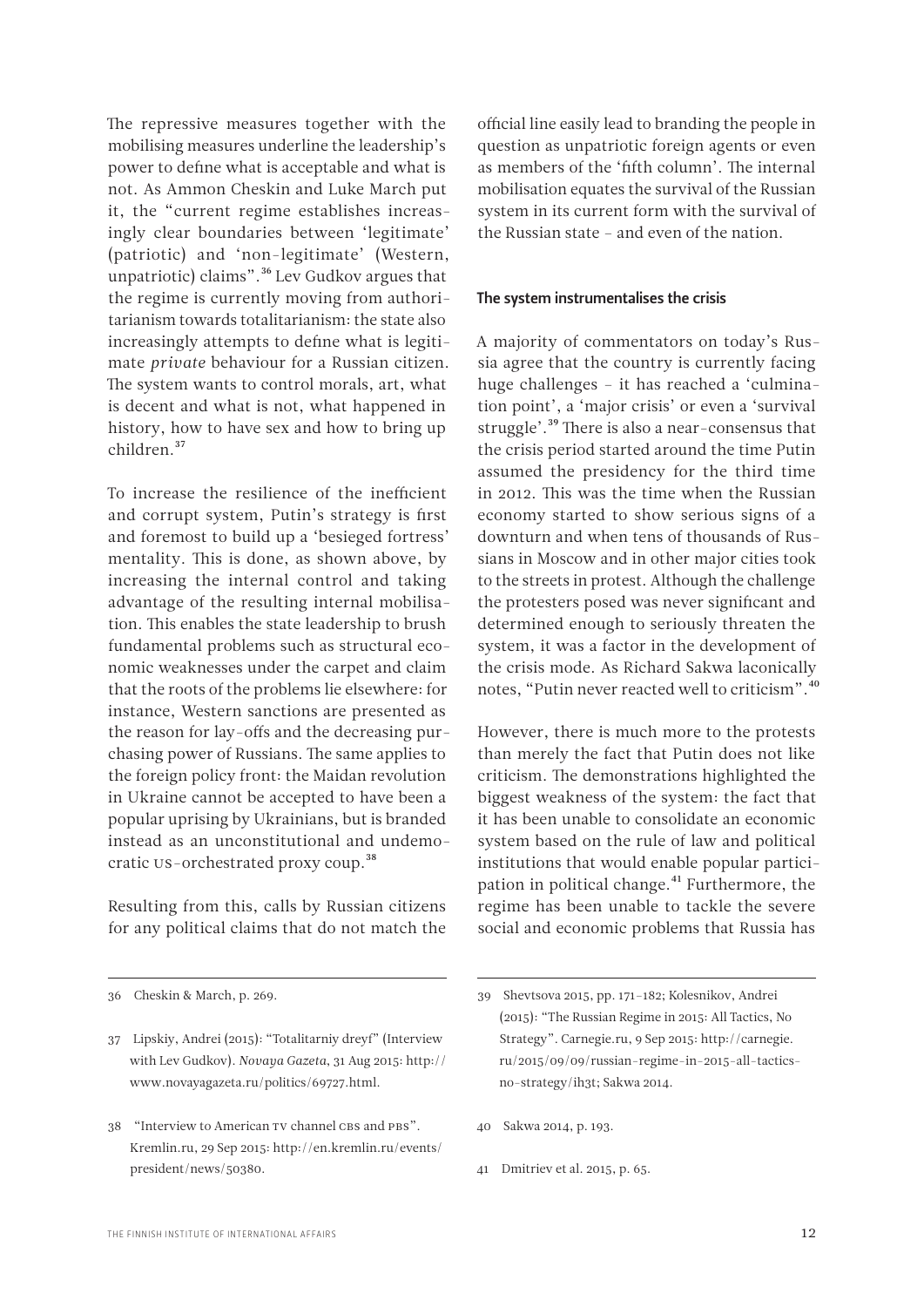been facing for a much longer period of time than just the current crisis. Issues such as decaying infrastructure, a non-competitive, energy-dependent economy, the looming sustainability gap due to demographics and so forth are all problems that have been inherent from the beginning of Putin's rule. The current crisis represents a setback for the system, but the problems it would really need to address are much deeper than the acute effects presented now by the decreasing oil prices or the sanctions regime.

During the current crisis, the small group of people that constitutes the Russian leadership has in some ways become the Politburo – a black box within which politics is made, which looks unified on the outside and which no one is allowed to criticise.<sup>42</sup> According to Lev Gudkov, the system repeats Soviet practices, but he also notes that the current ethos of unity and patriotism which is contrasted with the image of the enemy resembles all totalitarian ideologies, not just the Soviet one.<sup>43</sup>

Sergei Prozorov would not call this an ideology at all but rather the "reproduction of rituals" that does not try to advance Russia towards

- 42 The political consultant Evgeny Minchenko calls the Russian leadership "Politburo 2.0", see e.g. [http://](http://minchenko.ru/analitika/analitika_57.html) [minchenko.ru/analitika/analitika\\_57.html](http://minchenko.ru/analitika/analitika_57.html). Hanson (2007) refers to the Kremlin as an heir to the Soviet Politburo, namely the primus motor of Russian economic policy that has turned to "statism" since 2003. Hanson argues that the liberal technocrats who lead the key economic agencies have not initiated this turn of events and their role as a potential "vanguard" for liberalisation is very limited. See Hanson, Philip & Elizabeth Teague (2013): "Liberal Insiders and Economic Reform in Russia", Chatham House, Report no. 1, January 2013, p. 18.
- 43 Pain & Gudkov 2014; Gudkov in Lipskiy 2015. Gudkov talks about the current Russia being a "one party system", but he is making this argument from a sociological point of view and referring to sociological mechanisms and the Russian mindset.

any particular goal, but merely keeps the system afloat and its leaders in power. Politics has vanished but the illusion of political actorness remains (in the form of Putin's image). This 'limitlessness' of politics in Russia is what Prozorov calls '*bespredel*'.44 According to him, the same logic can be seen to apply to foreign policy. Russia wants to be recognised as a great power but it does not have a proper great power ideology or projection apart from the simulation of the status itself.<sup>45</sup>

Tikhon Dzyadko, deputy editor of the liberal TV station Dozhd, claims that in "this [Russian ideological] void, history becomes the only possible unifier". The 'holy' victory in the Great Patriotic War is the most sacred of all Soviet myths and still very much alive in Russia today – as Dzyadko puts it, "it's almost impossible *not* to get the nation's support" with that reference.46 A well-known political analyst, Lilia Shevtsova, has long argued that the Russian system has reached the limits of its peacetime

- 44 Prozorov, Sergei (2010): "Ethos without nomos: the Russian-Georgian War and the post-Soviet state of exception". *Ethics & Global Politics*, Vol. 3, No. 4, 2010, pp. 255–275. The word *bespredel* originally derives from criminal jargon but it has been used as an analytical concept by a range of scholars.
- 45 Prozorov, Sergei (2014): "Five theses on the aftermath of the Ukrainian revolution". Politiikasta.fi, 13 Mar 2014: [http://politiikasta.fi/artikkeli/five-the](http://politiikasta.fi/artikkeli/five-theses-aftermath-ukrainian-revolution)[ses-aftermath-ukrainian-revolution](http://politiikasta.fi/artikkeli/five-theses-aftermath-ukrainian-revolution). See also Reshetnikov, Anatoly (2011): "'Great Projects' Politics in Russia. History's Hardly Victorious End", *Demokratizatsiya – Journal of Post-Soviet Democratization*, vol. 19, no 2, pp. 151–175. Available at: [https://www.gwu.](https://www.gwu.edu/~ieresgwu/assets/docs/demokratizatsiya%20archive/GWASHU_DEMO_19_2/L027R24557311867/L027R24557311867.pdf) [edu/~ieresgwu/assets/docs/demokratizatsiya%20ar](https://www.gwu.edu/~ieresgwu/assets/docs/demokratizatsiya%20archive/GWASHU_DEMO_19_2/L027R24557311867/L027R24557311867.pdf)[chive/GWASHU\\_DEMO\\_19\\_2/L027R24557311867/](https://www.gwu.edu/~ieresgwu/assets/docs/demokratizatsiya%20archive/GWASHU_DEMO_19_2/L027R24557311867/L027R24557311867.pdf) [L027R24557311867.pdf](https://www.gwu.edu/~ieresgwu/assets/docs/demokratizatsiya%20archive/GWASHU_DEMO_19_2/L027R24557311867/L027R24557311867.pdf).
- 46 Dzyadko, Tikhon (2014): "Putin Is Using WWII for Propaganda Because It's the Best Memory That Russia Has". *Newrepublic.com*, 23 Apr 2014: [https://](https://newrepublic.com/article/117479/russia-world-war-ii-victory-putins-obsession) [newrepublic.com/article/117479/russia-world-war-ii](https://newrepublic.com/article/117479/russia-world-war-ii-victory-putins-obsession)[victory-putins-obsession.](https://newrepublic.com/article/117479/russia-world-war-ii-victory-putins-obsession)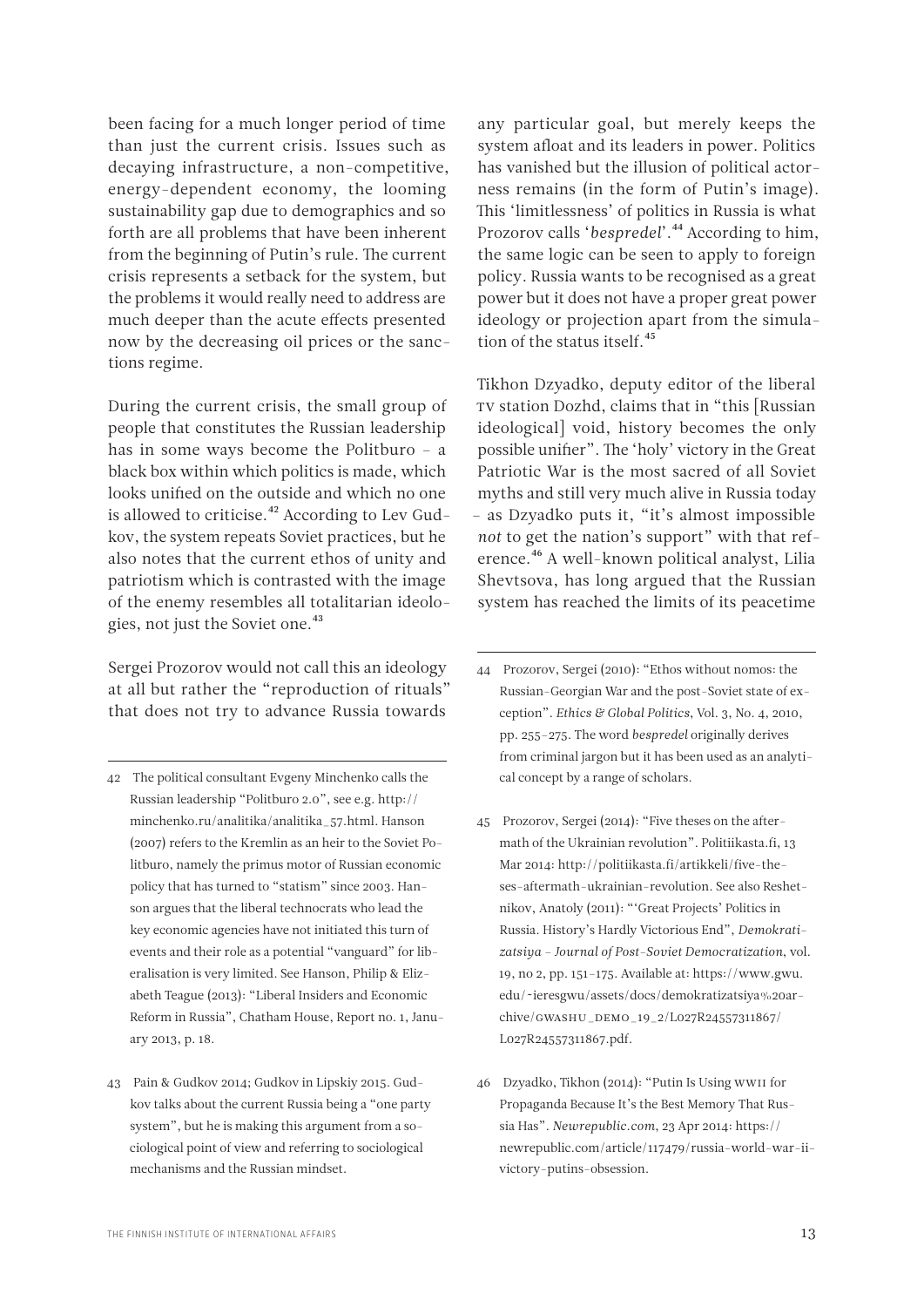<span id="page-13-0"></span>adaptability. According to her, the system is in a period of decay which means it is acting in an aggressive way. Following this "new Putin Doctrine", Russia will from now on confront the outside world in 'militarist mode', she argues and claims that Putin has given up any hope of improving or modernising the system under his rule: a phase of 'suicidal statecraft' has begun.<sup>47</sup>

It can be concluded from all of this that the Russian system is not only in crisis, but more precisely, it *uses* and *instrumentalises* the crisis mode in order to legitimise and secure its power. Now that the system is unable to provide Russians with an increasing standard of living,<sup>48</sup> protecting them from an outside threat has become the main source of legitimacy.

The system is in crisis, but the real long-term crisis is stemming from very different sources from the ones the regime is claiming, and the measures that have been taken internally and externally are likely to deepen the crisis in the long term, but confer praise and popularity on the regime in the short term. The system is not completely static and there are some minor signs of movement behind the scenes<sup>49</sup>, but a major change of direction is not in sight. The

- 47 Shevtsova 2015. This argumentation is partly shared by Lev Gudkov as well (Pain & Gudkov 2014).
- 48 Pavlovsky 2015; Tavernise, Sabrina (2015): "Inflation Robs Russians of Buying Power". Nytimes.com, 18 Aug 2015: [http://www.nytimes.com/2015/08/19/world/](http://www.nytimes.com/2015/08/19/world/europe/russians-feel-rubles-fall-but-putin-remains-mostly-unscathed.html?_r=2) [europe/russians-feel-rubles-fall-but-putin-remains](http://www.nytimes.com/2015/08/19/world/europe/russians-feel-rubles-fall-but-putin-remains-mostly-unscathed.html?_r=2)[mostly-unscathed.html?\\_r=2.](http://www.nytimes.com/2015/08/19/world/europe/russians-feel-rubles-fall-but-putin-remains-mostly-unscathed.html?_r=2)
- 49 These include e.g. the recent removal of Vladimir Yakunin from his position as the head of Russian Railways, the visible re-emergence of Prime Minister Dmitry Medvedev in the public eye, the rumours stating that the former Finance Minister Alexey Kudrin will return to government, and the information leaked to the public concerning the extravagant estate outside Moscow of the well-liked defence minister, Sergey Shoigu.

regime has prioritised its own survival over tackling the underlying fundamental crisis of the system (in which case leaders might themselves lose power but the system would be stronger).

#### Conclusion

Some observers claim that the Russian system has already reached its nadir and the situation could unravel quickly if something unexpected happens.<sup>50</sup> However, political apathy combined with the popularity of the 'besieged fortress' discourse and the effective elimination of alternatives to the regime indicates that Russia will more likely be facing a lengthy period of political, economic, and intellectual stagnation.

As this analysis has attempted to demonstrate, President Putin and his 'above politics' status, conservative patriotism that leans heavily on the Soviet past and enemy images, and the state-dominated economy are all popular concepts in Russia, which means that there is no immediate pressure from below to change the course.

Yet it has also become increasingly clear that the system and its leadership are incapable of addressing the fundamental systemic problems Russia is facing – and has been facing for a long time. The leadership is focused and tactically agile: by controlling the domestic information space, it spins its failures and systemic flaws into Western threats, yet it has no strategy on how to solve the actual problems. In foreign policy it markets its aggression as defensive and morally righteous struggles, and separatists supported by Russia are rebranded as respected state leaders.

Simultaneously with these tactical moves, the system eliminates alternatives and political opposition by drawing an equals sign between

<sup>50</sup> Kolesnikov 2015.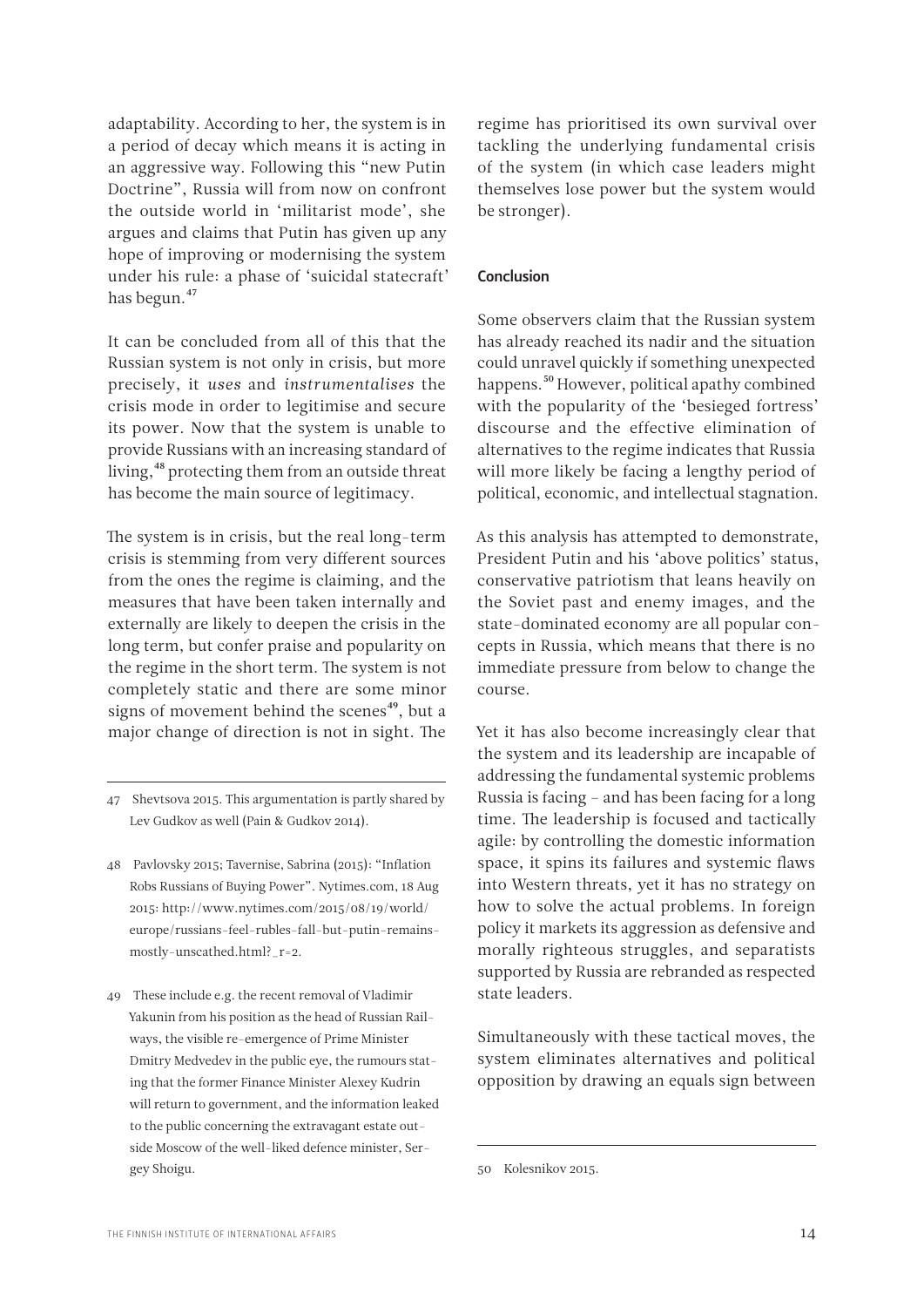the survival of the current elite and the survival of the Russian nation. In today's Russia, it is increasingly difficult to be a liberal and a patriot, as the regime has branded opposition voices as a fifth column that threatens the Russian sovereignty and greatness.

It seems obvious that the age of new uncertainty is likely to continue in Russia's foreign policy. The system needs a crisis – or at least something that resembles a crisis in the eyes of the domestic audience – so that it can portray Russia as a victim of outside aggression and the regime as the defender of Russian values, identity and security. Uncertainty and a crisis atmosphere are not a phase Russia is going through but rather a more long-term feature that the regime instrumentalises to survive.

While the Russian leadership seems to have reached a 'zugzwang' where it has no good long-term alternatives to choose from, it will likely be able to cope with the worsening situation for quite some time, and the system might even be temporarily growing more resilient due to the supposed 'outside' threats as well as by better managing the resources at its disposal. Russia is not playing a game of blitz chess where the clock is constantly ticking against it – rather, Moscow can buy more time by easing up on its foreign policy aggression and by offering the West some form of 'détente' every now and then.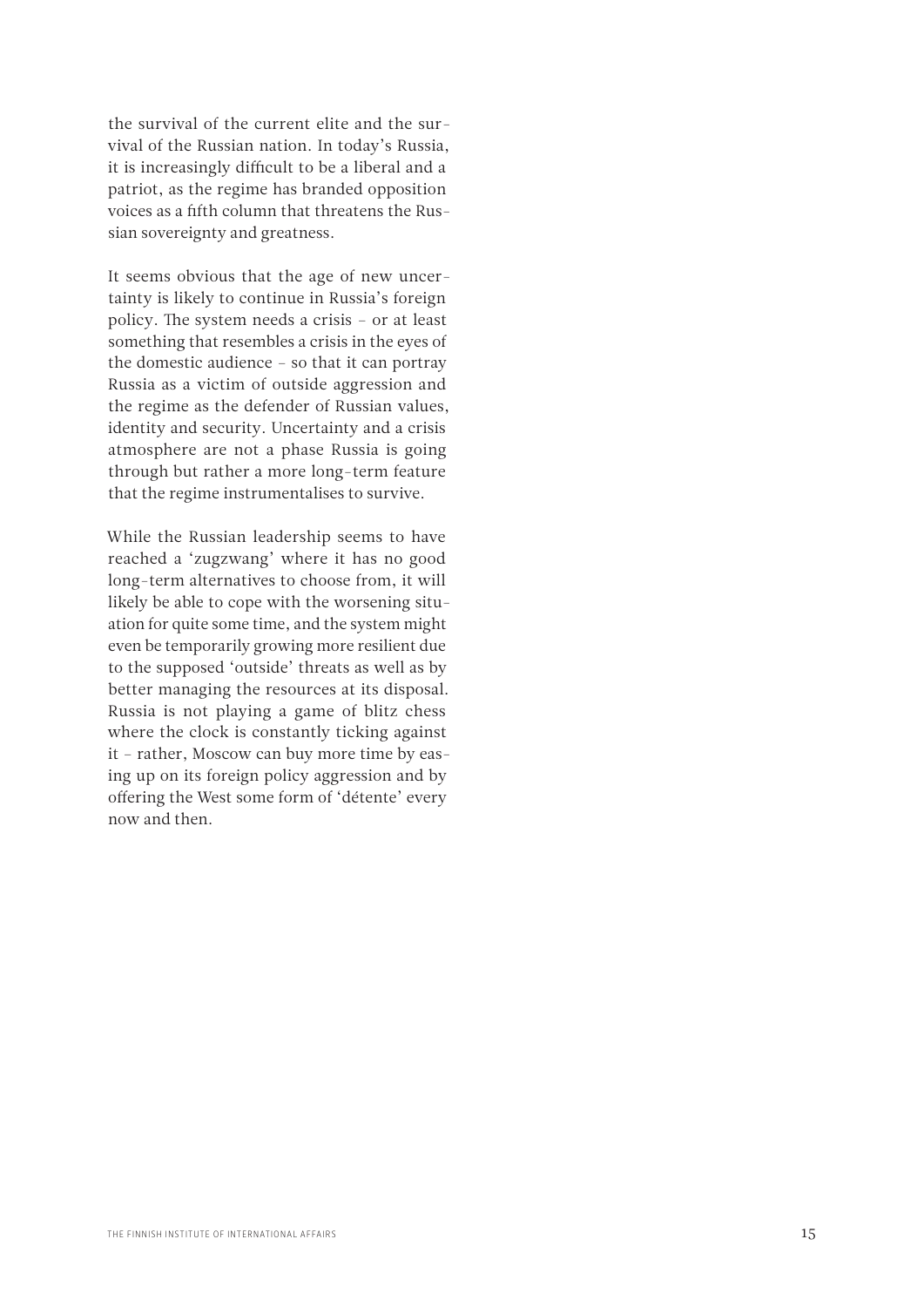# <span id="page-15-0"></span>BIBLIOGRAPHY

BOFIT Russia Team (2015): *BOFIT Forecast for Russia 2015–2017.* Bank of Finland BOFIT – Institute for Economies in Transition, 24 Sep 2015: http://www.suomenpankki.fi/bofit\_en/seuranta/ennuste/Documents/brf215.pdf. Accessed 22 Nov 2015.

Chebankova, Elena (2015): "Contemporary Russian Conservatism". *Post-Soviet Affairs,* 13 Mar 2015. Available at: http:// www.tandfonline.com/doi/full/10.1080/1060586X.2015.1019242. Accessed 15 Sep 2015.

Cheskin, Ammon & Luke March (2015): "State–society relations in contemporary Russia: new forms of political and social contention", *East European Politics*, Vol. 31, no. 3 (2015).

Dawisha, Karen (2014): *Putin's Kleptocracy. Who Owns Russia?* Simon & Schuster, New York.

Dmitriev, Mikhail et al. (2015): *Mezhdu Krymom i krizisom. Pochemu izmenilis' sotsial'nye ustanovki rossiyan? Doklad Komitetu grazhdanskih initsiativ podgotovlen po zakazu Fonda Kudrina.* Khozyaystvennoye partnerstvo 'Novyi ekonomicheskiy rost', Moskva.

["Doklad 'Minchenko Consulting': 'Politburo 2.0' i sibirskyi gambit". Minchenko.ru, 3 Nov 2015: http://minchenko.ru/](http://minchenko.ru/analitika/analitika_57.html) analitika/analitika\_57.html. Accessed 10 Nov 2015.

Dzyadko, Tikhon (2014): "Putin Is Using WWII for Propaganda Because It's the Best Memory That Russia Has". *Newrepublic.com*[, 23 Apr 2014: https://newrepublic.com/article/117479/russia-world-war-ii-victory-putins](https://newrepublic.com/article/117479/russia-world-war-ii-victory-putins-obsession)obsession. Accessed 20 Oct 2015.

Evraziyskiy monitor (2009): Vospriyatie molodezhyu novyh nezavisimyh gosudarstv istorii sovetskogo i postsovetskogo periodov. Available at: http://www.eurasiamonitor.org/rus/research/event-162.html.

[Glazyev, Sergei \(2015\): "K strategii sotsialnoi spravedlivosti i razvitiya".](http://www.glazev.ru/econom_polit/446/) *Glazev.ru*, 10 Sep 2015: http://www.glazev.ru/ econom\_polit/446/. Accessed 30 Sep 2015.

Hanson, Philip (2007): "The Russian economic puzzle: going forwards, backwards or sideways? *International Affairs*  83(5).

Hanson, Philip & Elizabeth Teague (2013): "Liberal Insiders and Economic Reform in Russia", Chatham House, Report no.1, January 2013.

Hill, Fiona & Clifford G. Gaddy (2015): *Mr. Putin. Operative in the Kremlin.* Brookings Institution Press, Washington, D.C.

Ilyashenko, A., A. Kobyakov & V. Averyanov (2014); "Konservatizm – eto borba s krainostyami." Golos Rossii, 2 February 2014. Available at: http://dynacon.ru/content/articles/2605/.

Inozemtsev, Vladislav (2011): "The Hinge that Holds Russia Together. Why Putin Knows He Cannot Leave His Country To [Its Own Devices." ForeignAffairs.com, 30 Sep 2011: https://www.foreignaffairs.com/articles/russia-fsu/2011-09-30/](https://www.foreignaffairs.com/articles/russia-fsu/2011-09-30/hinge-holds-russia-together) hinge-holds-russia-together. Accessed 16 Oct 2015.

International Trust, October 2015. Survey by the Levada Center: http://www.levada.ru/eng/institutional-trust. Accessed 13 Nov 2015.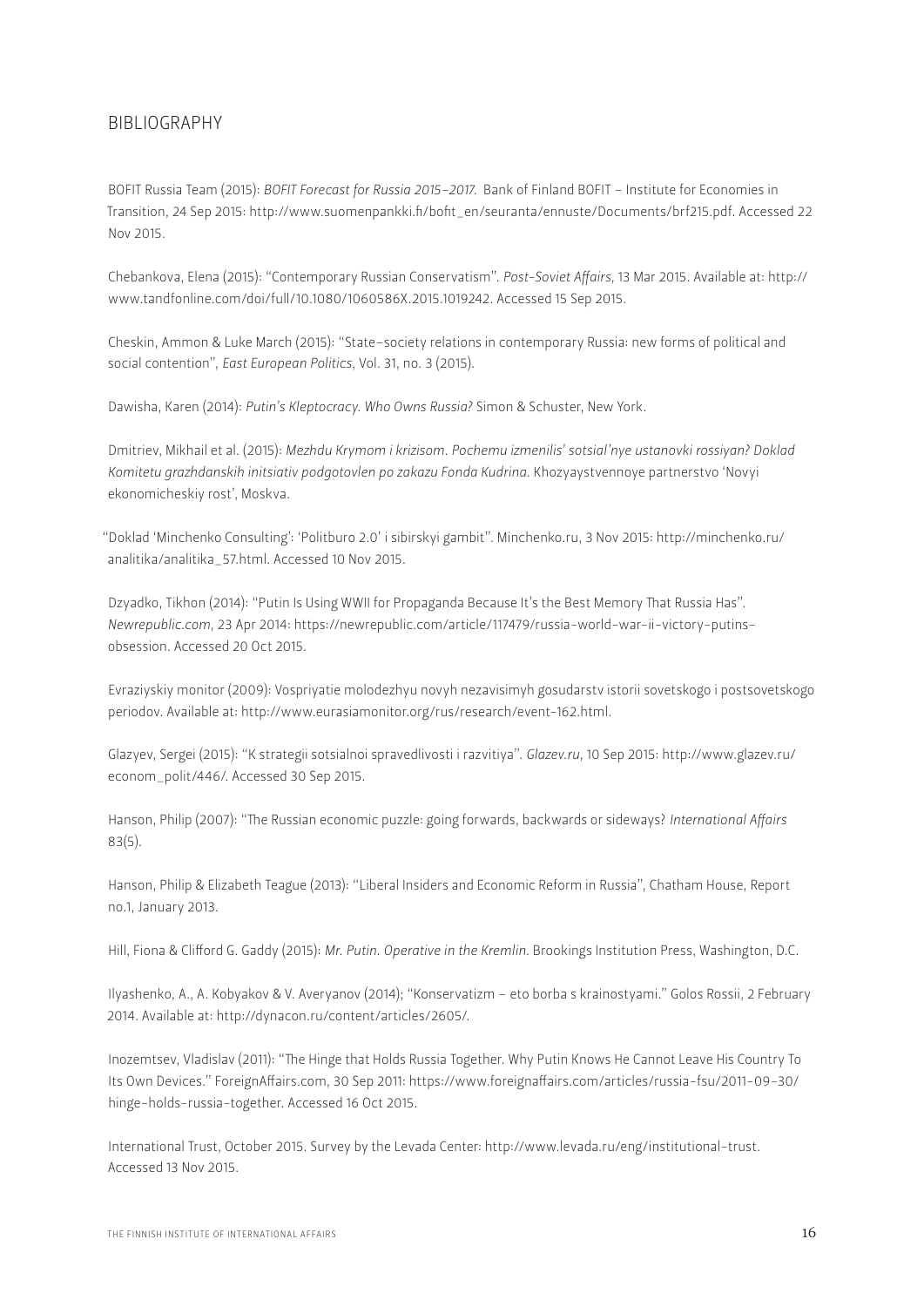["Interview to American TV channel CBS and PBS". Kremlin.ru, 29 Sep 2015: http://en.kremlin.ru/events/president/](http://en.kremlin.ru/events/president/news/50380) news/50380. Accessed 03 Oct 2015.

"Ishchem vyhod… Gde na Rusi zhit' opasno?" Ekho Moskvy, 04 Nov 2015: http://echo.msk.ru/programs/exit/1651876 echo/. Accessed 10 Nov 2015.

Kolesnikov, Andrei (2015): "The Russian Regime in 2015: All Tactics, No Strategy". Carnegie.ru, 9 Sep 2015: http:// carnegie.ru/2015/09/09/russian-regime-in-2015-all-tactics-no-strategy/ih3t. Accessed 15 Sep 2015.

Kononenko, Vadim & Arkady Moshes (eds.) (2011): *Russia as a Network State. What Works in Russia When State Institutions Do Not?* Palgrave Macmillan, London.

Kudrin, Alexey & Evsey Gurvich (2015): "A new growth model for the Russian economy". BOFIT Policy Brief 1/2015: http://www.suomenpankki.fi/bofit\_en/tutkimus/tutkimusjulkaisut/policy\_brief/Pages/bpb0115.aspx. Accessed 20 Sep 2015.

Ledeneva, Alena V. (2013): *Can Russia Modernise? Sistema, Power Networks and Informal Governance.* Cambridge University Press, Cambridge.

[Lipskiy, Andrei \(2015\): "Totalitarniy dreyf" \(Interview with Lev Gudkov\).](http://www.novayagazeta.ru/politics/69727.html) *Novaya Gazeta*, 31 Aug 2015: http://www. novayagazeta.ru/politics/69727.html. Accessed 10 Oct 2015.

McDermott, Roger (2010): "Russian Military Manpower: Recurring Zugzwang." *Eurasia Daily Monitor*, 7.218, 2010.

Mellow, Craig (2015): "Will Russia Ever Recover from Its Economic Crisis?" Institutionalinvestor.com 27 Apr 2015: http:// www.institutionalinvestor.com/article/3447968/asset-management-macro/will-russia-ever-recover-from-itseconomic-crisis.html#/.VjnNwrcrK70. Accessed 3 Nov 2015.

Oxenstierna, Susanne (2015): "The Decline of the Russian Economy. Effects of the non-reform agenda". *Baltic Worlds*, vol VIII: 3–4, 87.

Pain, E.A. & Gudkov, L.D. (2014): "Beseda na temu: 'V ozhidanii chuda: rossiyskoye obshchestvo posle krymskih sobitiy'". *Politicheskaya kontseptologiya*, No 1, 2014.

Pastukhov, Vladimir (2013): "Moskovskiy zugzvang", *Novaya Gazeta*, 14 Aug 2013, pp. 8–9.

Pavlovsky, Gleb (2015): *Sistema RF. Istochniki rossiyskogo strategicheskogo povedeniya. Metod George F. Kennan.* Izdatel'stvo "Evropa", Moskva 2015.

["Po kom sil'nee vsego udarit krizis? Otvechaet Natal'ya Zubarevich." Tvrain.ru, 30 Sep 2015: https://tvrain.ru/teleshow/](https://tvrain.ru/teleshow/dengi_prjamaja_linija/natalja_zubarevich_krizis_silnee_vsego_udarit_po_krupnym_gorodam-395429/) dengi\_prjamaja\_linija/natalja\_zubarevich\_krizis\_silnee\_vsego\_udarit\_po\_krupnym\_gorodam-395429/. Accessed 12 Nov 2015.

Prozorov, Sergei (2010): "Ethos without nomos: the Russian-Georgian War and the post-Soviet state of exception". *Ethics & Global Politics*, Vol. 3, No. 4, 2010, pp. 255–275.

Prozorov, Sergei (2014): "Five theses on the aftermath of the Ukrainian revolution". Politiikasta.fi, 13 Mar 2014: http:// politiikasta.fi/artikkeli/five-theses-aftermath-ukrainian-revolution. Accessed 27 Oct 2015.